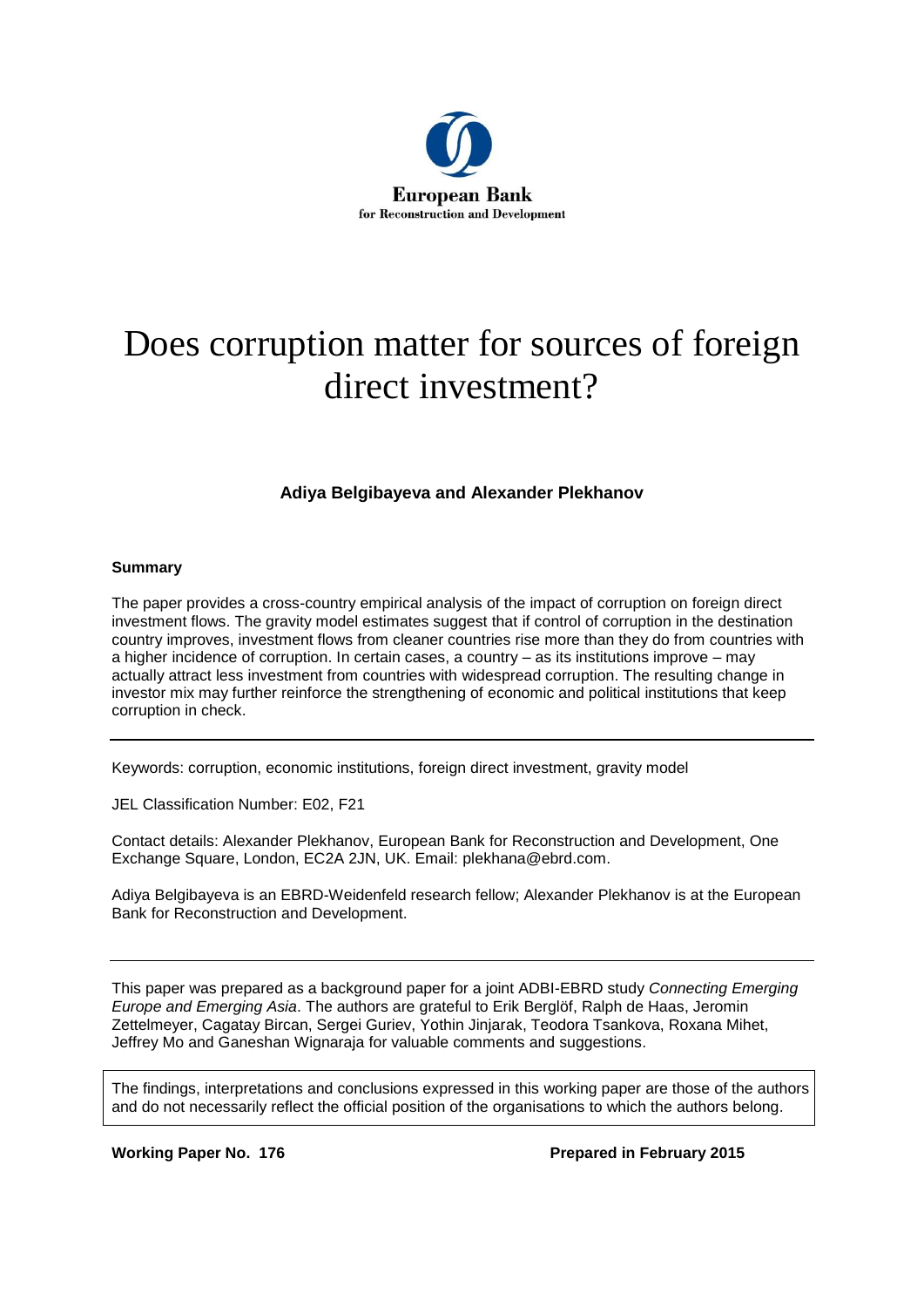# **1. Introduction**

This paper re-examines the relationship between bilateral foreign direct investment flows and the quality of institutions – and in particular control of corruption – in origin and destination countries. This is a topic that has received much attention and the impact of corruption on cross-border investment has been documented in various studies (see, for instance, Wei (2000) and Javorcik and Wei, 2009). In broad terms, corruption imposes additional costs on investors and increases uncertainty surrounding future costs and revenues. Increased costs and higher uncertainty generally lead to less attractive risk-adjusted returns and thus lower investment levels.

The contribution of this paper to the existing literature is to look in particular at the complementarity (joint effects) of corruption in the origin and destination countries and show that the extent of the impact of corruption on investment flows, and whether the overall impact is positive and negative, may depend on the corruption in the origin country.

The paper employs a gravity model of foreign direct investment (FDI) to explain bilateral FDI flows in a large sample of developed and developing countries from 1992 to 2011. The analysis confirms that corruption has a large and significant effect on both inward and outward flows of FDI. The gravity model estimates further suggest that the effect of improving control of corruption (non-incidence of corruption) in the destination country on the size of investment flows increases with the control of corruption in the origin country.

The magnitudes of the coefficients point to the existence of a substitution effect in some cases, whereby as a country's institutions improve, it attracts more investment from countries with low corruption and less investment from countries with widespread corruption. An earlier study by Morrissey and Udomkerdmongkol (2012) found that countries with better governance attract more FDI but additional FDI may come partially at the expense of lower domestic investment and this substitution effect appears to be larger in countries with better governance.

This paper argues that FDI itself is not homogenous: FDI from different countries may increase at different rates, depending on the level of corruption in the host country, and in fact an overall increase in FDI may sometimes represent an increase in FDI from low-corruption countries accompanied by a (smaller) decrease in FDI from high-corruption ones. This change in the volume and mix of FDI may lead to improvements in quality of management, corporate governance and business conduct in the host country and further reinforce the strengthening of institutions that limit corruption (for instance, Long et al. (2015), provide evidence of influence of FDI on economic institutions of China's regions).

The rest of the paper is structured as follows. Section 2 provides a brief review of the existing empirical literature on FDI, focusing on the link between FDI and corruption. Section 3 presents a simple model to illustrate the complementarity of corruption in the origin and destination countries for FDI flows. Section 4 outlines the empirical methodology and presents results. Section 5 concludes.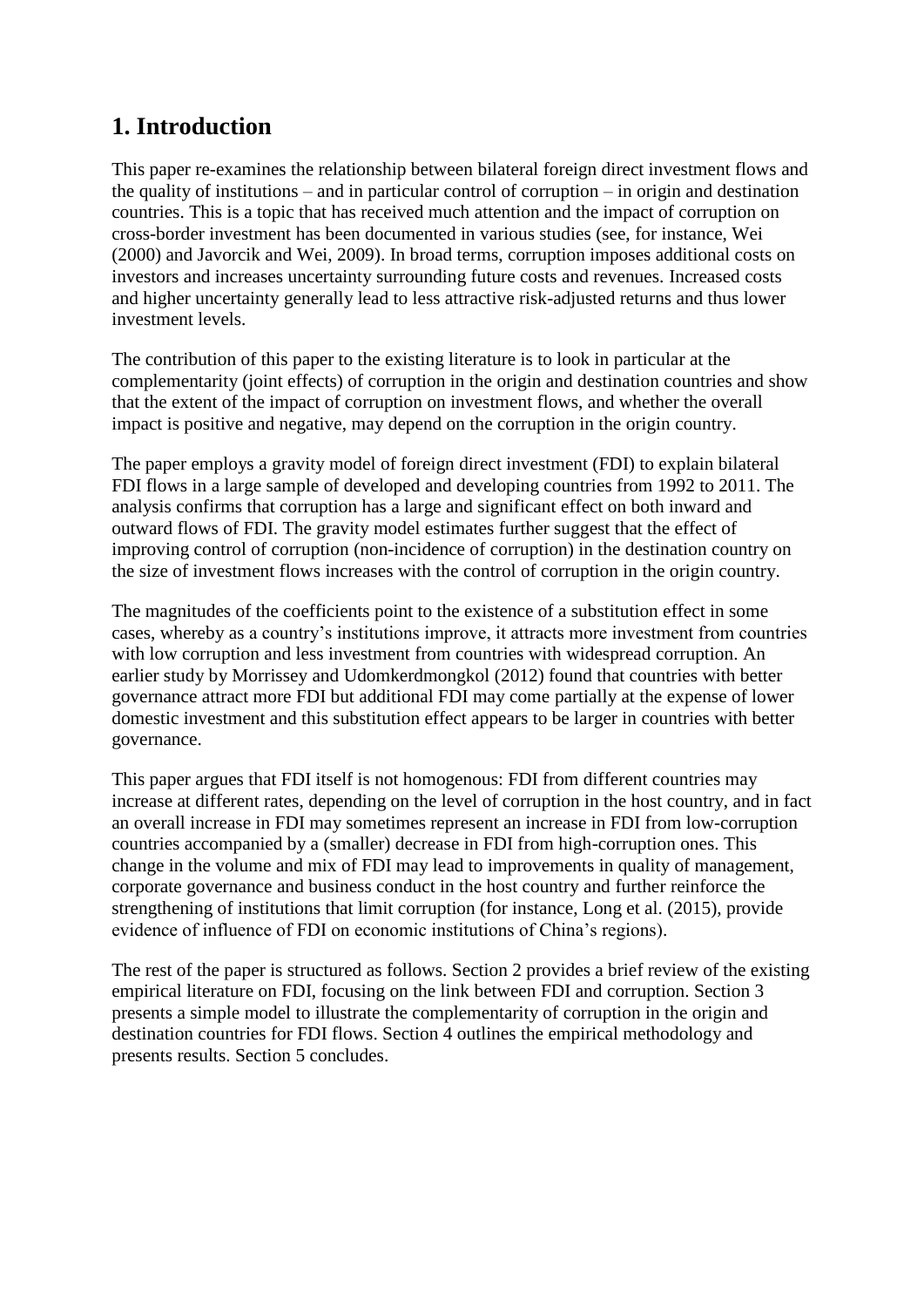# **2. Determinants of foreign direct investment flows**

### **2.1. Gravity model of foreign direct investment**

This paper is part of the vast and growing literature seeking to explain bilateral FDI flows using a gravity model (see, for instance, Chakrabarti (2001) and Blonigen (2005) for an overview). A gravity model relates FDI flows to the measures of market size of the home and host countries (GDP per capita and population), various measures that affect physical and information costs (distance between the two countries, existence of common border, existence of common language or common colonial past). Even though the gravity model is better known for its application in the trade context (see Head and Mayer, 2013, for an overview), it has also been widely used to study the determinants of FDI (Bergstrand and Egger, 2011). Brainard (1997) and Head and Ries (2008) provide theoretical foundations for a baseline gravity model of FDI.

Larger markets provide higher demand and allow for economies of scale. Market size is closely linked to the size of GDP and can be decomposed into the level of income (GDP per capita) and the size of population (see, for instance, Chakrabati, 2001). The cost variables are linked to microfoundations in the context of trade (see, for instance, Anderson and Van Wincoop, 2003, 2004) but their role in the context of FDI may be somewhat ambiguous. In a typical model of horizontal FDI, where a firm serves a foreign market, FDI and cross-border trade can be seen as substitutes. A long distance may translate into high transportation costs and thus encourage FDI: building a plant in the destination country may be cheaper than shipping goods from the source country. On the other hand, in a model of vertical FDI, where a firm serves a domestic or international market but places certain stages of production overseas, high transportation costs would discourage FDI. In this case, an advantage of a low factor price abroad will be gradually eroded as transportation costs rise (see, for instance, Ramondo et al., 2013).

Variables that reflect information and communication costs such as common language or colonial relationship would have the same effect on FDI as on trade: lower barriers (common language, common colonial past) are expected to be associated with higher investment flows.

Financial openness in terms of a less restrictive FDI regime or a more open capital account is expected to be associated with lower investment costs and hence higher FDI. Trade openness may in fact have an ambiguous effect, as higher trade openness facilitates vertical FDI, which relies on trade in intermediate goods. In contrast, lower trade openness may encourage horizontal FDI by driving up costs of cross-border trade. On balance, Frenkel et al (2004) found a positive effect of trade openness on FDI.

Incidence of FDI may also be partly shaped by the endowment of natural resources. For instance, Bhaumik and Yap Co (2009) argue that endowment of natural resources is important for determining the destinations of China's overseas investment. Bellos and Subasat (2012) find a positive relationship between a natural resource endowment and FDI in a broader sample.

### **2.2. Quality of institutions and FDI**

Corruption generally raises the costs of investment and increases uncertainty with respect to returns on investment, thus discouraging FDI. If governments are rent-seeking, they may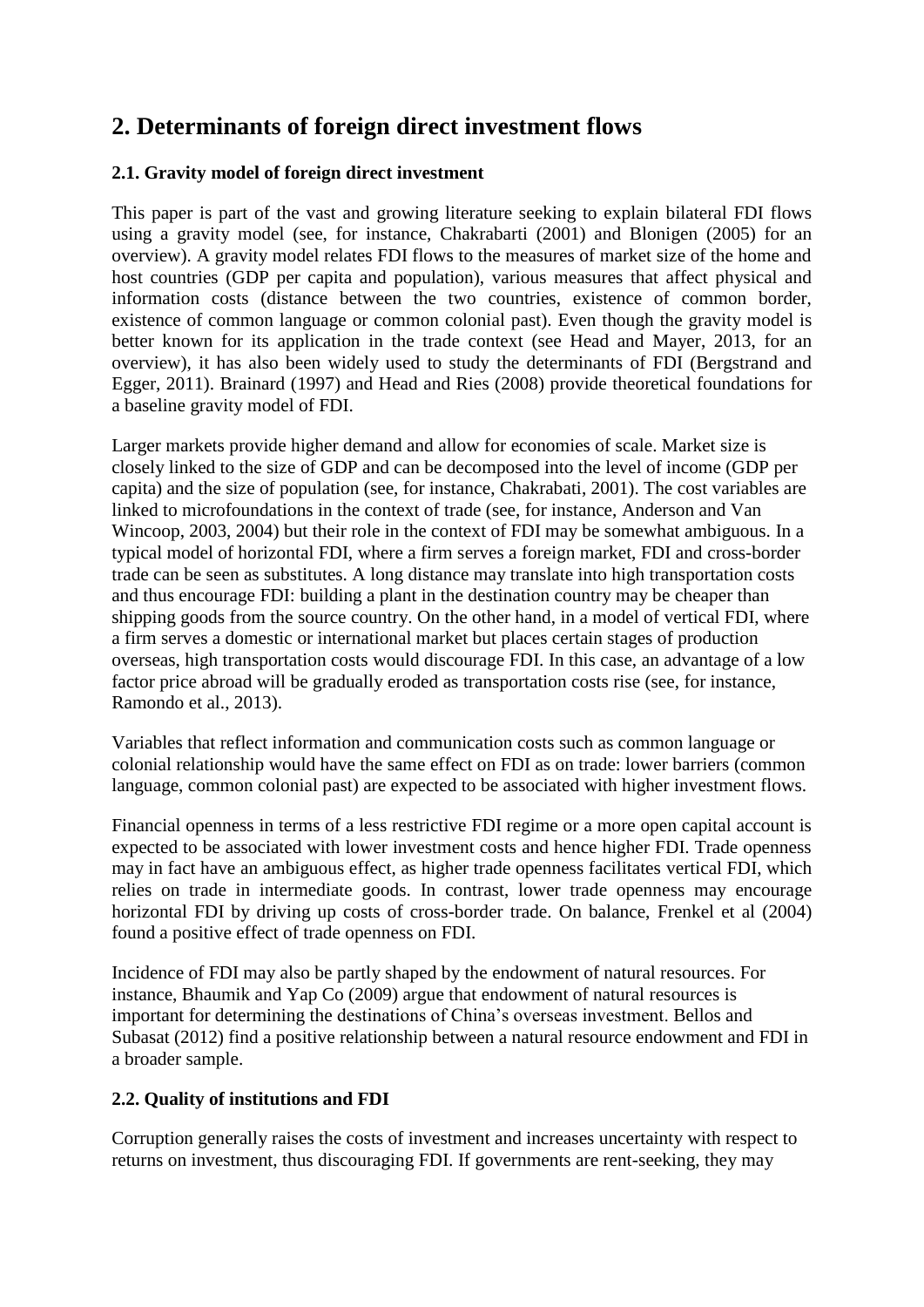create bottlenecks for investors in a way that enables bureaucrats to obtain the highest possible bribe tolerated by a firm (Kaufmann and Wei, 1999).

Consistent with this view, Wei (2000) found a negative effect of corruption on FDI in a sample of 12 source countries and 45 host countries (mostly OECD members). Wei (1997) further finds that corruption-induced uncertainty also has a negative impact on FDI (the uncertainty is captured by variability of responses to the questions about the level of corruption in the 1997 Competitiveness Report Survey). Javorcik and Wei (2009) find that corruption decreases the likelihood of FDI taking place and increases the likelihood of a foreign investor teaming up with a local investor rather than establishing a fully owned subsidiary. This is because local partners may have advantages in dealing with corrupt officials even though dilution of ownership and potential leakages of knowledge and technology often entail substantial costs. Kinda (2010) shows that poor business environment negatively affects FDI inflows. Globerman and Shapiro (2002) show that the overall quality of economic institutions (or governance infrastructure) is an important determinant of both FDI inflows and outward FDI flows.

At the same time, some studies do not find any significant effect of corruption on FDI. Stein and Daude (2001) find no effect of corruption (captured by the International Country Risk Group Index) on FDI in a sample of 18 source and 58 host countries when, unlike Wei (2000) they control for GDP per capita (control of corruption and per capita income are strongly positively correlated). Henisz (2000) finds no significant impact of corruption on investment by US multinationals. Bellos and Subasat (2012) find empirical evidence of a positive relationship between FDI and corruption in a sample of transition countries in 1995-2003, where corruption, as estimated in the PRS Group International Country Risk Guide. Bellos and Subasat (2013) find a similar effect in a sample of Latin American countries.

This positive relationship may arise due to "greasing the wheels" effect of corruption in an environment where general economic institutions are poor. Corruption may at times help to achieve second-best outcomes by mitigating distortions induced by bad government policies and red tape (see Lui (1985) for a discussion of how corruption can help to optimally jump the queues, and Aidt (2003) for a broader discussion).

A few studies examined the joint effect of the quality of institutions in home and host countries by looking at the difference in the levels of corruption control in pairs of countries**.**  Bellos and Subasat (2012) conclude that countries with good institutions tend to invest more in countries with poor institutions. Habib and Zurawicki (2002) found the opposite result, whereby institutional distance, like physical distance, has a negative impact on investment. This approach is, however, fairly restrictive: it implies that the marginal effect of changes in the quality of institutions on investment is the same for a pair of countries where institutions are almost equally good, as for those where institutions are almost equally bad (as institutional distance in both cases is near zero).

This paper relaxes this restriction by introducing additional degrees of freedom in terms of interaction between countries' institutions. It follows the approach of Koczan and Plekhanov (2013) who study the impact of control of corruption in exporting and importing countries on bilateral trade by augmenting standard gravity specifications with an interaction term. Koczan and Plekhanov (2013) find that the marginal effect on trade of reducing corruption is higher in the case of trade with countries with stronger institutions.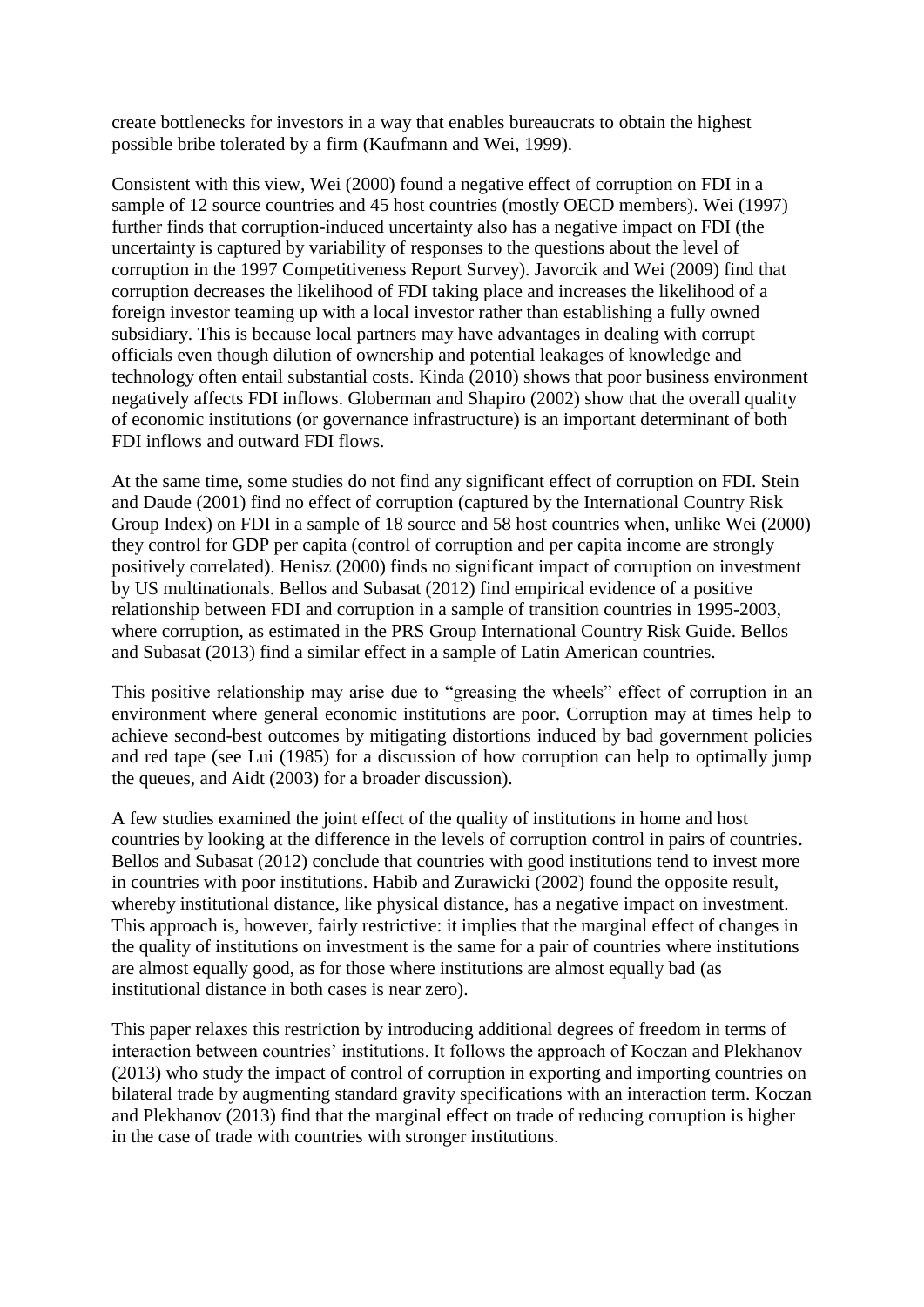The approach of this paper also allows for a negative impact of corruption on FDI in some cases and a positive impact of corruption in other cases. This is consistent with the fact that while perhaps most investors view corruption as an obstacle, some may see it as a helpful tool for getting around the rules and regulations.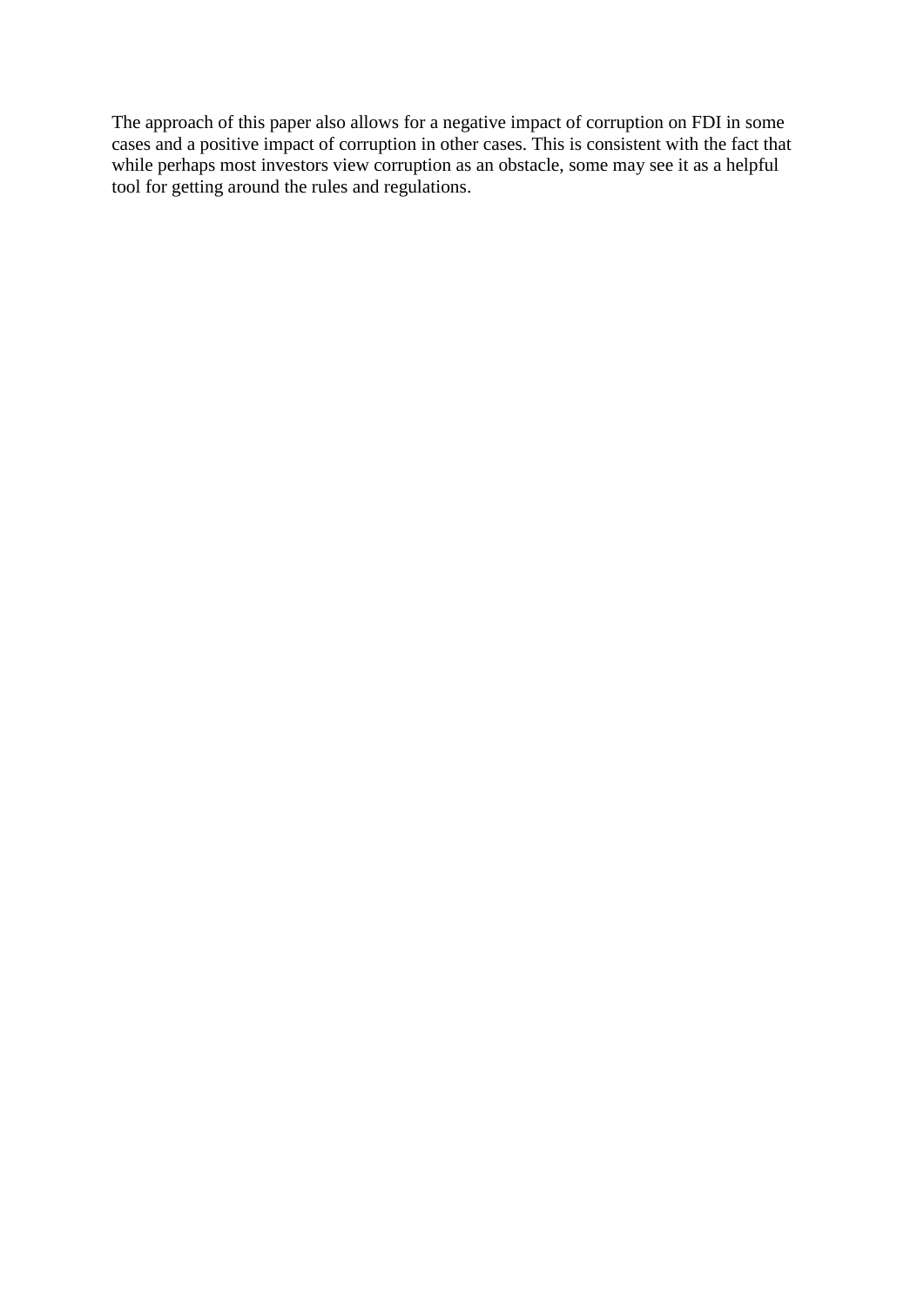# **3. The model**

#### **3.1. Base case**

Consider a very simple model of investment decision with a rent-seeking government and an investor, which could be foreign or domestic, with a certain degree of risk-aversion to rentseeking. Following the approach in Edwards and Keen (1996), a rent-seeking government maximises a weighted average of public utility (output generated by investment) and private rent (bribe), where the weight parameter  $c$  ( $0 < c < 1$ ) determines the degree of control of corruption. As *c* approaches one (full control of corruption), the weight assigned to personal gain approaches zero. Conversely, as *c* approaches zero (no control of corruption), the government practically stops being concerned about public welfare. It is convenient to define an increasing monotonic transformation of *c*, as  $c' = c/(1 - c)$ . By construction,  $0 < c' < +\infty$ .

The model of investment decision follows a simplified version of the approach adopted by Javorcik and Wei (2009). Investor makes investment *I,* which, in the absence of corruption, generates a value of  $V(I) = \alpha \ln I - \mu I (\mu < \alpha)$ . This corresponds to a reduced form of a Cobb-Douglas production function where factors of production other than capital are fixed (and thus subsumed in the technology coefficient  $\alpha$ ), net of investment costs. The government sets a fraction of investment, *b*, which the investor has to pay as personal rent (bribe) in order for investment to take place. The amount of the bribe is thus  $bI$  ( $b \ge 0$ ).

As in Javorcik and Wei (2009), investors incur costs of paying a bribe, assumed to increase proportionally to the size of the bribe. Investors' aversion to paying bribes, denoted  $\gamma$  ( $\gamma > 0$ ), may vary depending on the degree of control of corruption in their home jurisdiction. Specifically, the cost to investor of paying the bribe (*bI*) is *γbI*. The private cost of paying a bribe may exceed its face value due to, for instance, the possibility of prosecution in the home jurisdiction or due to general cultural aversion to rent-seeking practices. For instance, Hines (1995) shows that an increased threat of prosecution at home following adoption of anticorruption legislation in 1976-77 appears to have deterred US investors from investing in more corrupt jurisdictions. With full control of corruption, paying a bribe is prohibitively (infinitely) costly. When control of corruption is low, the cost of paying a bribe may be equivalent to the nominal amount of the bribe. In extreme cases ( $0 < y < 1$ ), political rents could be subsidised by, say, source country government, resulting in a private cost of a bribe payment below its nominal value.

The investor thus takes *b* (the quality of business environment) as given and chooses the volume of investment *I* to maximise the return on investment net of investment costs and costs associated with rent-seeking given:

$$
\pi(I) = \alpha \ln I - \mu I - \gamma bI \tag{3.1}
$$

The government takes into account investor's optimal response *I*\*(*b*) and sets *b,* the level of private rents, to maximise its objective function:

$$
U(b) = c \alpha \ln I^*(b) + (1 - c)b I^*(b)
$$
\n(3.2)

The following proposition characterises the solution (see Annex 1 for all proofs and derivations):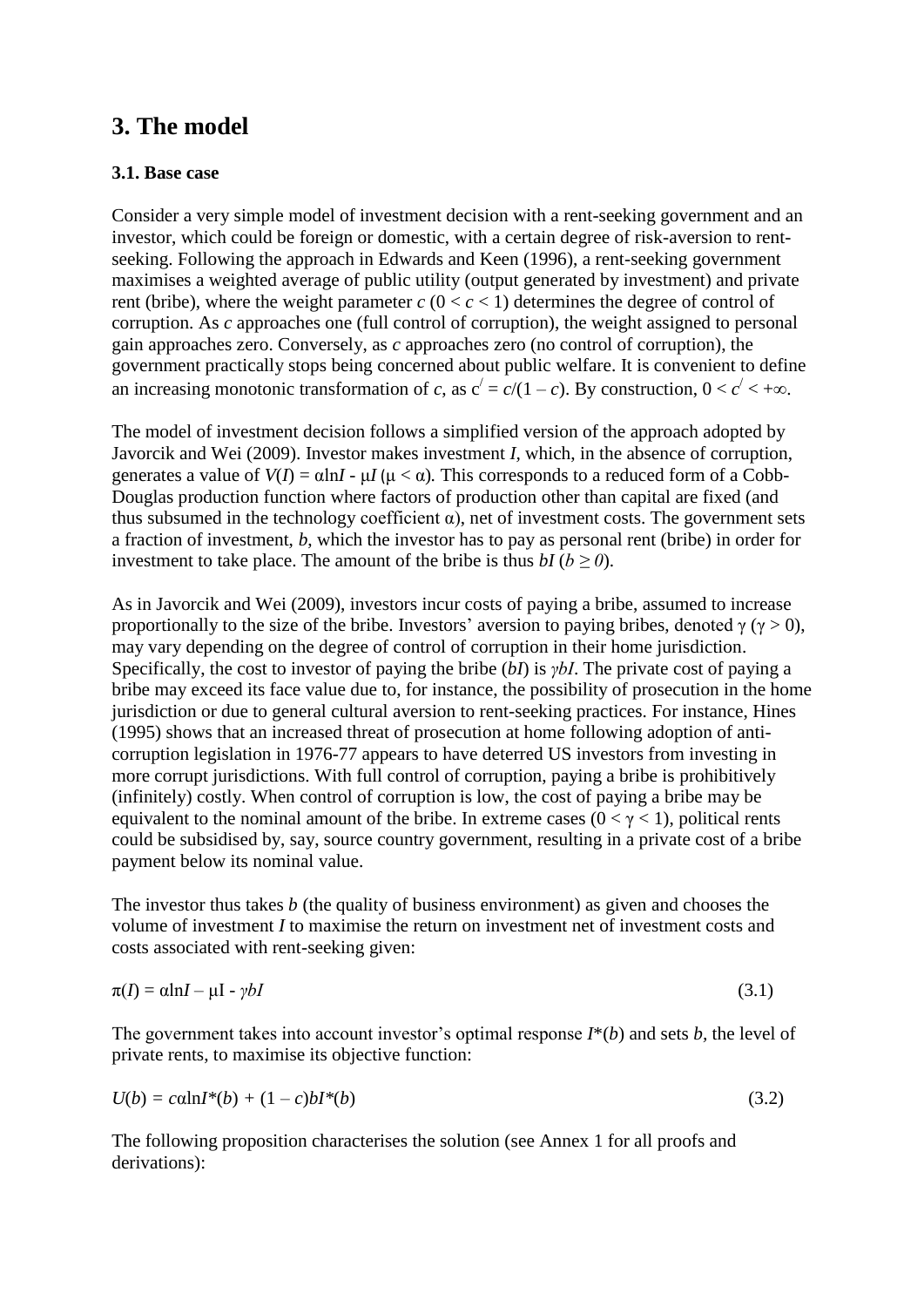*Proposition 1.*  $\frac{dI^*}{dt^*}$  $rac{dI^*}{dc} \geq 0$ ;  $rac{dI^*}{d\gamma}$  $\frac{dI^*}{d\gamma} \ge 0$ ;  $\frac{d^2I^*}{dcd\gamma}$  $\frac{dI}{d c d \gamma} \geq 0$ 

The optimal investment (non-strictly) increases in both the degree of control of corruption of the government (destination country) and that of the investor (source country). Moreover, in this setting the increase in investment in response to rising government control of corruption *c* is greater if the investor in turn is characterised by a higher control of corruption (lower tolerance for paying bribes). This is because corruption is particularly costly to the corruption-averse investor and hence investment by a corruption-averse investor increases more rapidly in response to a reduction in the degree of rent-seeking in the economy compared with investment by a "corruption-neutral" investor.

#### **3.2. Case of an investment tender**

In the example above, any investment is non-rival with respect to any other investments. Consider now a similar set-up: a tender involving two potential investors who differ in terms of their aversion to rent-seeking. The control of corruption of the first investor is normalised to  $\gamma = 1$ . The second investor has a higher aversion to paying bribes  $\gamma > 1$ .

Suppose that the two investors also differ in terms of their technology, and thus productivity, by a factor of *k* (the first investor has a production function parameter  $\alpha_1 = \alpha$ , while the second investor has technology with  $\alpha_2 = k\alpha$ ). The interesting case arises when the investor with the higher aversion to corruption is somewhat more productive (*γ ≥ k* > 1). In this case the rentseeking government faces a productivity-rent trade-off, choosing between a more productive investor or investor prepared to pay higher rents.

The government approaches each investor with an investor-specific optimal rent request  $(b<sub>1</sub>)$ or  $b_2$ ) and receives optimal investment bids from each investor  $(I_1^*(b_1)$  and  $I_2^*(b_2)$ ). The government then decides which bid to accept based on its objective function (3.2).

*Proposition 2. There exists*  $c^{\prime*}$  *(0 <*  $c^{\prime*}$  *< 1/γ) and there exists*  $k^*$  *(* $k^*$  *< γ) such that for all higher values of*  $c'$  *(* $c' * < c' < 1/\gamma$ *) a rent is extracted (* $b^* > 0$ *) and the tender is awarded to a more corruption-averse investor as long as its productivity satisfies*  $k \geq k^*$ *. For a given k = k*\* the tender is awarded to the less corruption-averse investor whenever  $0 < c' < c''$ .

The proposition implies that as control of corruption increases, at a certain point  $(c^*)$  the government switches from dealing with a less "clean" (and less productive) investor to dealing with a "cleaner" (and more productive) investor. This is because the government faces a trade-off between productivity and rents and as the weight of rents in its objective function decreases the premium placed on productivity rises.

This highly simplified, stylised example illustrates how a "substitution" effect might arise where bilateral investment from a country with weak institutions may actually decrease as institutions in the destination country become stronger. This decrease is offset by rising investment from countries with strong control of corruption. Whether such a substitution effect can be seen in aggregate bilateral flows will depend on the extent to which investments are rival or non-rival, on the variation in productivity levels of different investors and numerous other factors not accounted for in the simple illustration above.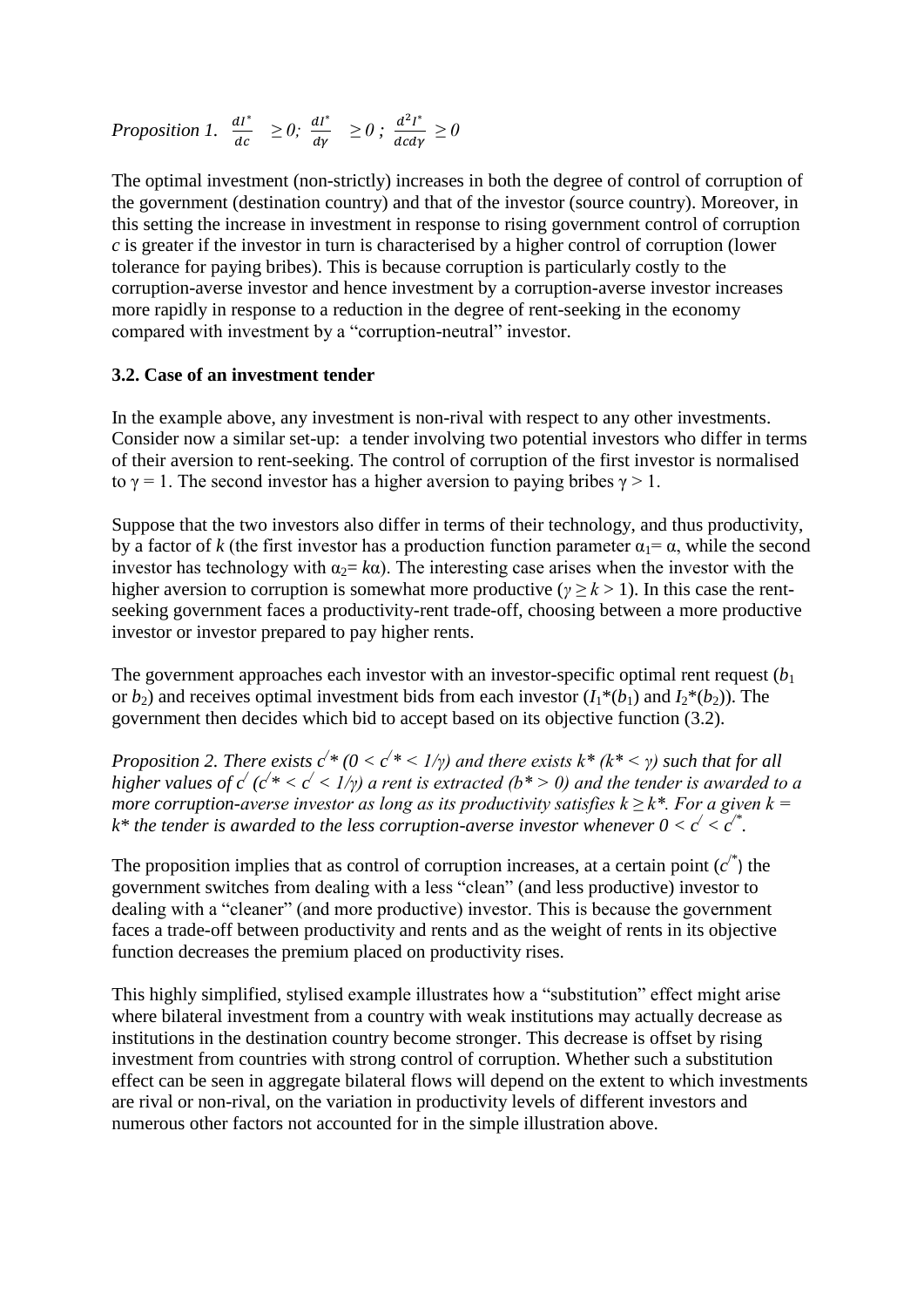The paper now turns to the empirical analysis of bilateral investment flows and their sensitivity to the quality of institutions of source and destination countries.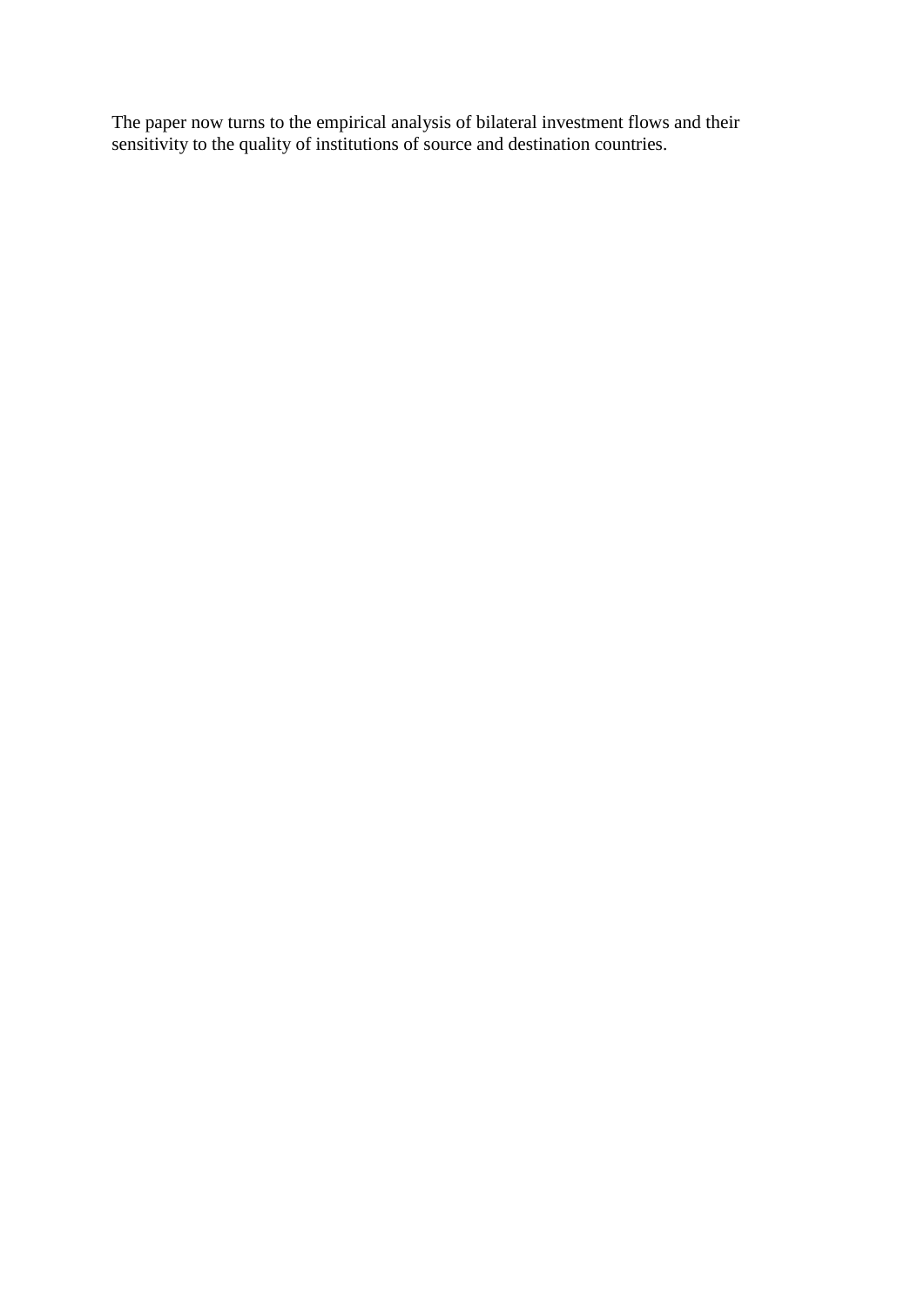# **4. Results**

### **4.1. Data**

Data on foreign direct investment flows are notoriously incomplete. Various available crosscountry datasets, such as the ones compiled by the Organisation for Economic Co-operation and Development (OECD), United Nations Conference on Trade and Development (UNCTAD) or Eurostat, provide partial coverage for different sets of countries and time periods. In some instances they may be inconsistent with each other (see Gouel et al. (2012) for further discussion).

For baseline analysis we use data from Eurostat covering the period 1992-2011. It reports data on bilateral inward and outward investments for the EU countries, Turkey and FYR Macedonia in relation to the rest of the world. Eurostat dataset also has the advantage of containing information on FDI by sectors starting from 2008.

As a robustness check we also use UNCTAD data on bilateral FDI flows in a broad sample of developed and developing countries in 2008-11.

Macroeconomic variables such as GDP and population are taken from the IMF World Economic Outlook; various gravity control variables, including the average distance between countries, existence of a common border, common colonial history and common language, are taken from CEPII (Centre d'Etudes Prospectives et d'Informations Internationales) distance dataset.

Capital account openness is captured by the Chinn-Ito Index (Chinn and Ito, 2006). Openness to FDI is measured by the OECD FDI Regulatory Restrictiveness Index available for a subset of 52 countries (OECD members and selected non-member countries). Endowments of natural resources are captured by percentage of commodities in total merchandise exports based on WTO/UNCTAD data or by the ratio of natural resource rents to GDP, as reported in the World Bank's World Development Indicators database.

The quality of institutions limiting corruption is proxied by the World Governance Indicator of control of corruption. This index ranges from -2.5 to 2.5, with higher values corresponding to better quality of institutions. It is available annually for a large number of developed and developing economies (see Kauffmann et al., 2009). Descriptive statistics for selected variables (based on the Eurostat FDI database sample) is reported in Table 1.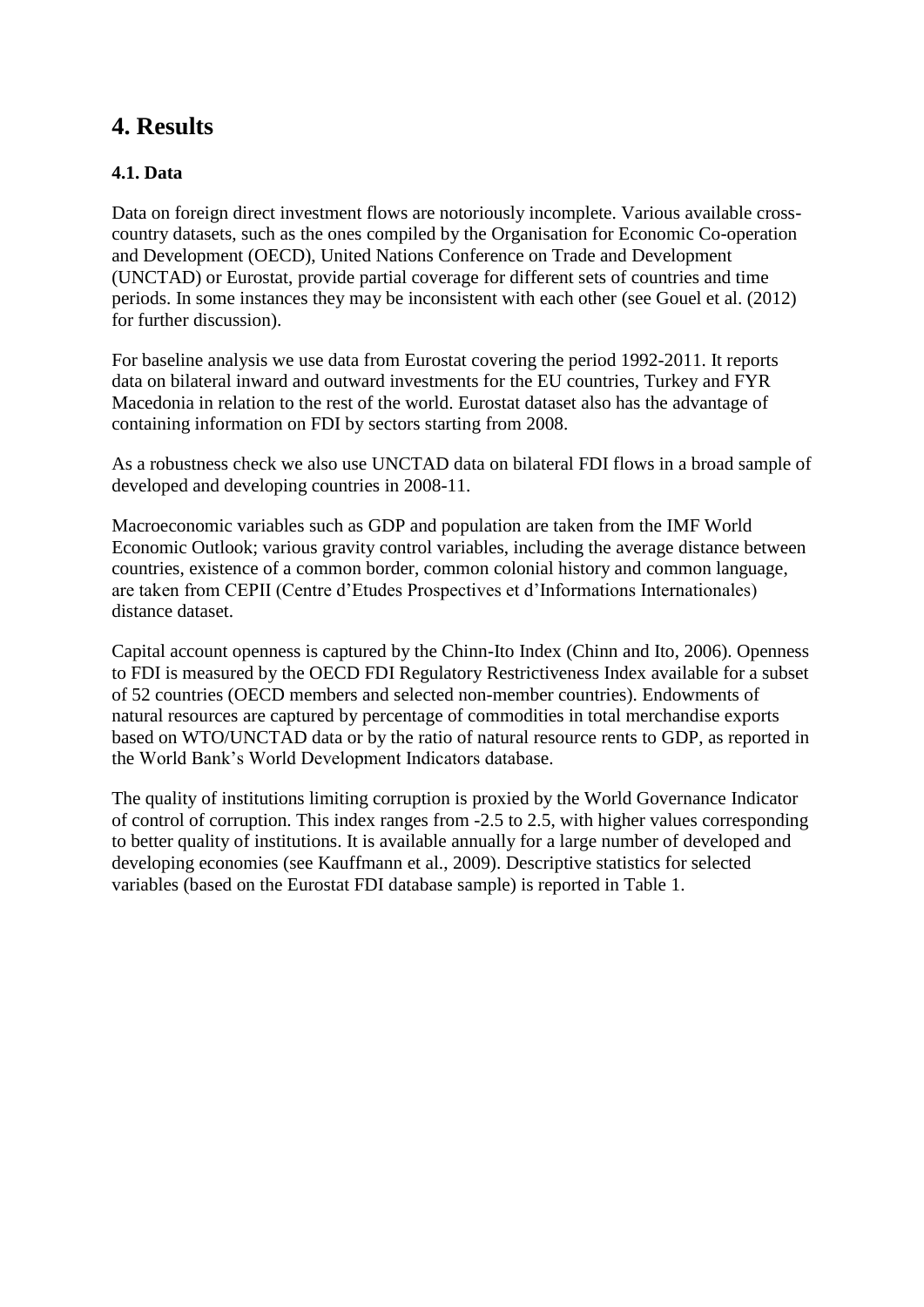#### **Table 1: Descriptive statistics**

| Variable                           | <b>Median</b> | <b>Mean</b> | Std.      | Min      | <b>Max</b> |
|------------------------------------|---------------|-------------|-----------|----------|------------|
|                                    |               |             | deviation |          |            |
| FDI flows                          | $\Omega$      | 103.8       | 1339      | $\Omega$ | 85970      |
| GDP per capita, US\$               | 7209          | 13639       | 13648     | 128.3    | 67554      |
| Population, million                | 7.74          | 32.4        | 110       | 0.009    | 1340       |
| <b>Distance</b>                    | 854           | 7038        | 4129      | 19.13    | 19586      |
| Common border                      | 0             | 0.0122      | 0.110     | $\Omega$ | 1          |
| Common language                    | 0             | 0.0682      | 0.252     | $\Omega$ | 1          |
| Common colonial history            | $\Omega$      | 0.0310      | 0.173     | $\Omega$ | 1          |
| Capital account openness           | 2.439         | 1.250       | 1.520     | $-1.864$ | 2.439      |
| Control for corruption             | 0.347         | 0.522       | 1.079     | $-1.923$ | 2.557      |
| Destination country cost to export | 2008          | 2008        | 2.291     | 2004     | 2011       |
| Origin country cost to import      | 1020          | 1139        | 604.9     | 295      | 5902       |

Source: Authors' calculations.

Note: Descriptive statistics refer to years 2004 to 2011.

#### **4.2. Baseline results**

The basic gravity model of FDI can be written as follows:

$$
fdi_{ijt} = \alpha + \beta_1 X_{it} + \beta_2 X_{jt} + \gamma Z_{ijt} + \alpha_t + \varepsilon_{ijt}
$$
\n(4.1)

where *fdiij* is the logarithm of the flow of FDI from country *i* to country *j* in year *t, X* is the measure of control of corruption, *Zijt* are a set of control variables including logarithms of population and per capita income in the source and destination countries, distance between the countries, existence of common border, common language and colonial history and so on.  $\alpha_t$  denotes fixed time effects and  $\varepsilon_{\text{it}}$  denotes the error term. The model is first estimated by pooled OLS (with standard errors clustered at country-pair level).

The results presented in Table 2 (columns 1 and 2) confirm that corruption has a significant impact on bilateral investment flows. In general, bilateral investment flows strongly depend on the size and level of income of the destination economy and those of the source economy. A 10 per cent increase in source economy income per capita is associated with a 7 to 11 per cent increase in bilateral investment flows; a 10 per cent increase in population is associated with a 3 to 5 per cent increase in bilateral investment. The elasticities are similar, although somewhat smaller, with respect to population and income of the destination economy.

Doubling the distance between the countries is estimated to halve bilateral investment. Bilateral investment flows between countries that share a border are on average 70 to 80 per cent higher than between non-neighbouring countries. Other measures of proximity also have a sizable effect on FDI. Investment between countries with a common language is around 80 per cent higher; having a common colonial history is associated with 30 to 50 per cent higher investment flows.

Investments tend to originate in more financially open countries (the financial openness of destination countries appears to matter less) and restrictive FDI regimes are indeed associated with lower investment. Natural resource wealth in destination countries is associated with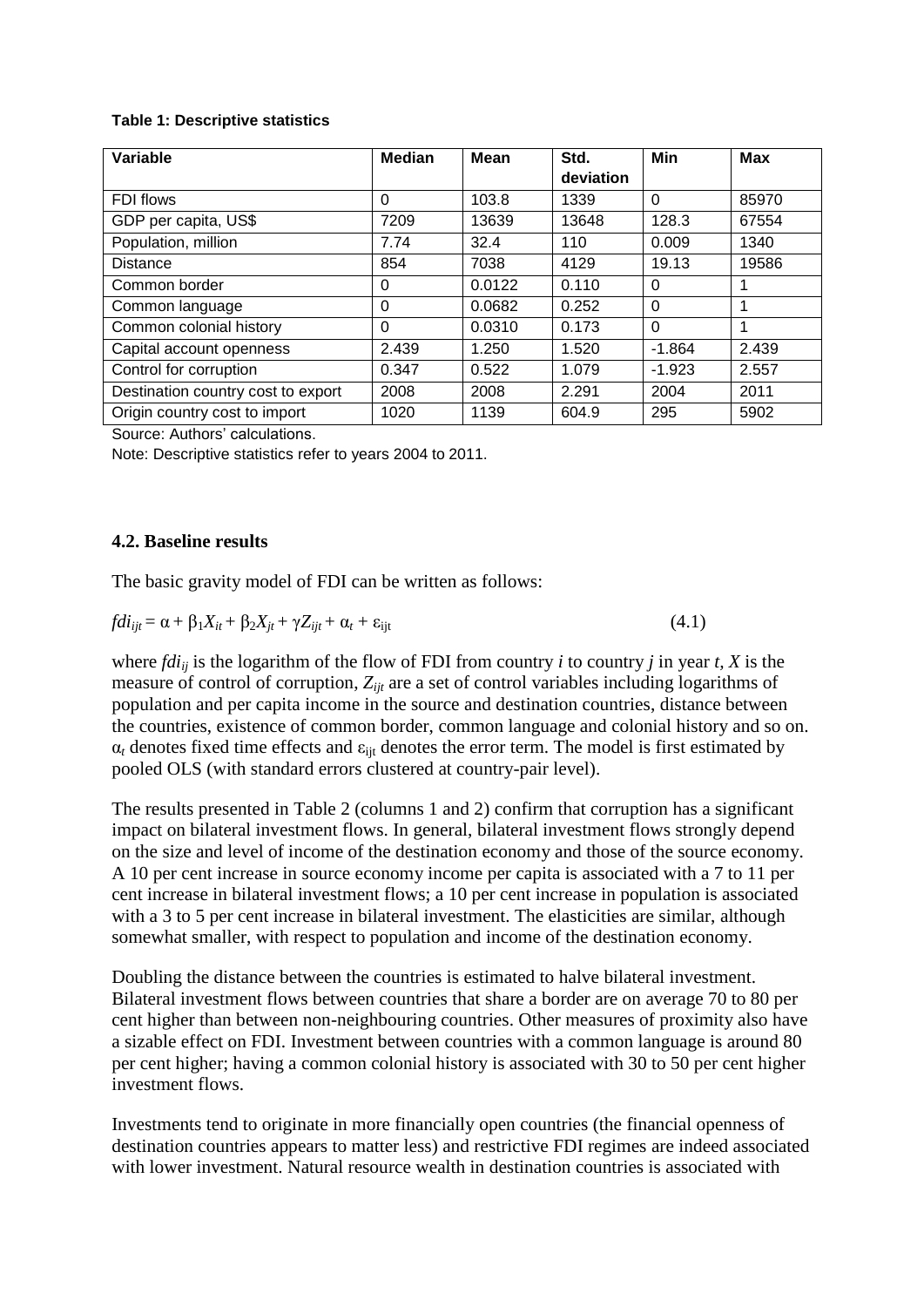higher investment flows, and natural resource rich countries also tend to invest more overseas. At the same time, these effects are not always statistically significant and their magnitude is relatively small.

The quality of institutions is important in both source and destination countries. A one standard deviation increase in control of corruption index (roughly a one unit increase) is associated with an approximately 25 per cent increase in inward FDI (and a 40 per cent increase in outward FDI).

The analysis above assumes that control of corruption is a country characteristic that equally affects investment relationships with all other countries (in the context of trade gravity models such characteristics are also referred to as "multilateral resistance terms"). Yet corruption may introduce bottlenecks in implementation of investment project or raise uncertainty and reduce returns beyond levels acceptable to investors. In this case, addressing bottlenecks in the source country may not be enough to encourage investment if bottlenecks in the destination country remain, and vice versa.

Moreover, businesses in different countries may have different levels of tolerance towards corruption, often based on domestic experience. The effect of reducing corruption may be much higher in terms of attracting investment from corruption-intolerant countries compared with the effect on investment from corruption-tolerant countries. Control of corruption may therefore also be a characteristic of a particular investment relationship, much like distance between countries or sharing a border or a language (in trade gravity models such characteristics are referred to as "bilateral resistance terms").

To account for this, the standard gravity equation can be augmented with an interaction term between source country and destination country control of corruption:

$$
fdi_{ijt} = \alpha + \beta_1 X_{it} + \beta_2 X_{jt} + \beta_3 X_{it} X_{jt} + \gamma Z_{ijt} + \alpha_t + \varepsilon_{ijt}
$$
\n
$$
(4.2)
$$

This specification still assumes a linear relationship but the marginal effect of improving control of corruption in a destination country now depends on the quality of institutions in the source country of investment.

The results obtained using the augmented specification are reported in columns 3 to 6. As expected, the coefficient on the interaction term is positive and statistically significant. Estimation results imply that if a country of origin has relatively strong institutions (for instance, control of corruption index of 0.5, as in the case of Korea or Poland), a one standard deviation improvement in a host country's control of corruption is associated with a 14 per cent increase in bilateral investment flows. If control of corruption in a source country is relatively weak (index of -0.5, as in the case of China or Russia), a one standard deviation improvement in control of corruption is actually associated with a decline in bilateral investment flows of around 6 per cent.

The estimates thus suggest that improvements in a country's institutions may help to catalyse investments from countries with less widespread corruption, while FDI from countries with poor institutions may remain unaffected or even contract. Over time, this reconfiguration of investment partnerships may in turn help to strengthen domestic economic institutions through improved business practices, better corporate governance and quality of management (see, for instance, Long et al. (2015) for evidence from China's regions). This could create a virtuous spiral of institution building and higher FDI from countries with strong institutions.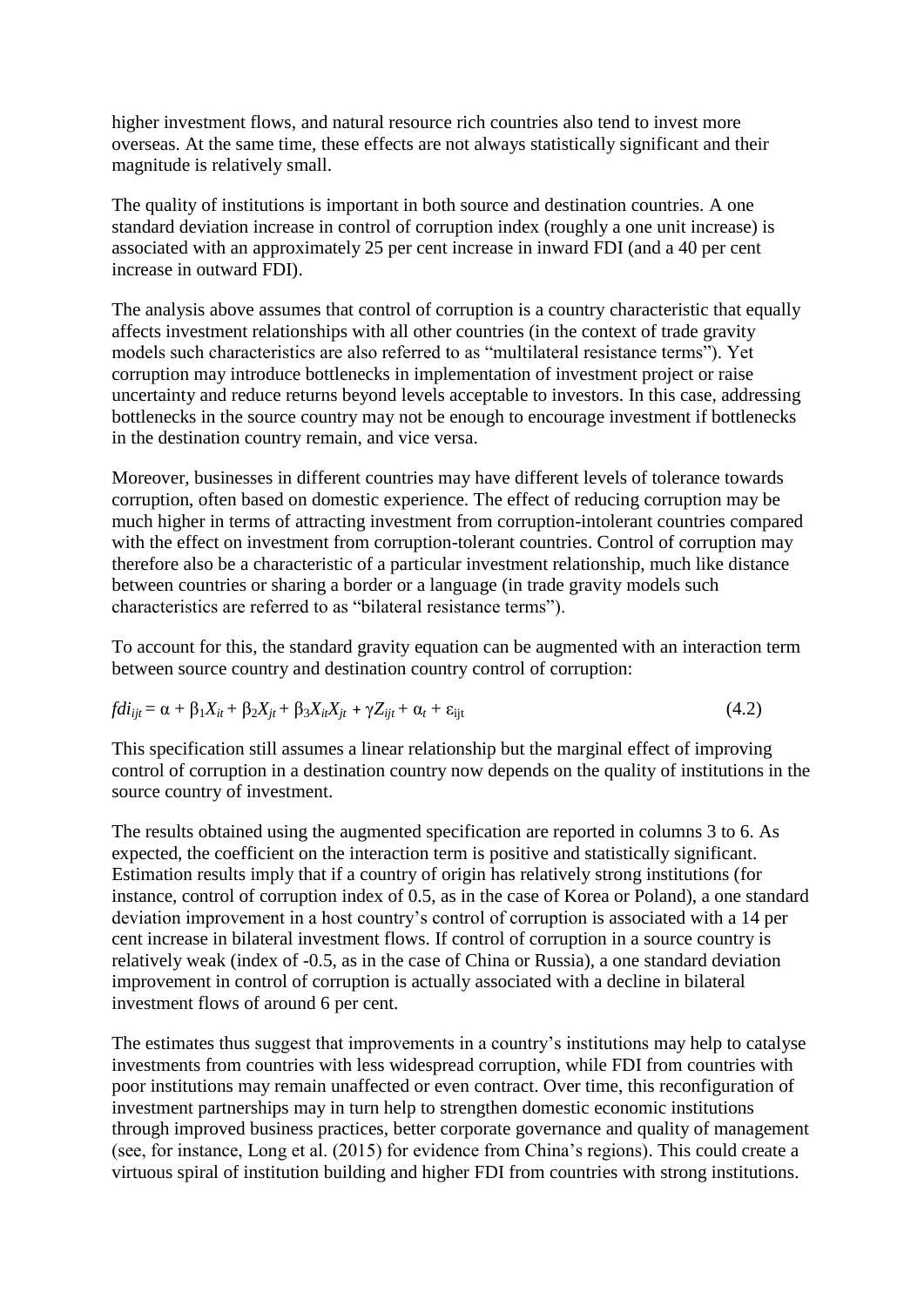The converse may also be true: a vicious spiral of deteriorating institutions and deficit of investment from less corrupt countries.

Columns 5-6 further examine the robustness of main results by employing the between and random effects panel estimators. The between estimator essentially uses only cross-sectional variation in the panel data (variation between country pairs), by averaging across time the dependent variable  $(\bar{y}_i)$  and explanatory variables  $(\bar{x}_i)$ . In this case it may be preferred to the more commonly used fixed effects estimator as institutions evolve slowly and thus the index of control of corruption has very little meaningful variation across time. The estimation results are broadly similar to those obtained by OLS and the coefficients on the interaction terms remain statistically and economically significant.

#### *Accounting for zero investment flows*

1

The analysis above focuses on the changes in volumes of FDI for relationships where investment takes place – an "intensive margin" of foreign investment. At the same time around three-quarters of all pairs of countries have zero investment recorded; this is far more than for trade (where around one-third of possible trade partnerships have no trade, according to the data). The selection of countries into an investment relationship and the establishment of new investment links ("extensive margin" of overseas investment) are arguably not random and thus may lead to biased estimates.<sup>1</sup>

Existence of zeros in a bilateral investment matrix can be accounted for in various ways. One approach is to look at both extensive and intensive margins of investment by using a twostage Heckman selection model (see Helpman, Melitz and Rubinstein (2008) in the context of trade). The first stage estimation includes a measure of the fixed cost of exporting from the destination country of investment, based on the World Bank *Doing Business* database estimates. Higher exporting costs make a destination less attractive for vertical FDI (that rely on cross-border trade in intermediate goods); they also make a destination less attractive for horizontal FDI seeking to serve regional markets. Conditional on investment taking place, the fixed costs of exporting should not necessarily have a significant impact on the size of investment. This selection variable is conceptually similar to the fixed costs of importing in the case of the trade gravity model with selection. The results of the Heckman selection model are presented in Table 3 (columns 1-4) and confirm the robustness of the earlier findings.

Another approach is to assume a distribution, which, unlike the normal distribution of (logarithm of) investment, can generate a high mass of zero values, such as a Poisson distribution (Silva and Tenreyro, 2006) or, in a more generalised form, a negative binomial distribution characterised by over-dispersion (Burger, van Ort and Linders, 2009).<sup>2</sup> The results using a negative binomial functional form are presented in Table 3 (column 5). Although the estimates of the marginal effects of improvements in control of corruption on investment flows are somewhat lower than in the baseline specifications, and standard errors are somewhat larger, the coefficients on the interaction term remain economically and statistically significant.

<sup>&</sup>lt;sup>1</sup> Prevalence of zeros in the FDI matrix in part reflects the fact that FDI flows are much smaller than trade flows. But it also reflects lower quality of FDI data, whereby some of the zero values may in fact be missing values. In this regard methods trying to take into account zeros and/or study the "intensive" margin of FDI are less precise and may be also subject to biases.

 $^{2}$  A number of other approaches have been suggested in the context of trade, for instance a tobit model with truncated distribution of trade values (Eaton and Tamura, 1994).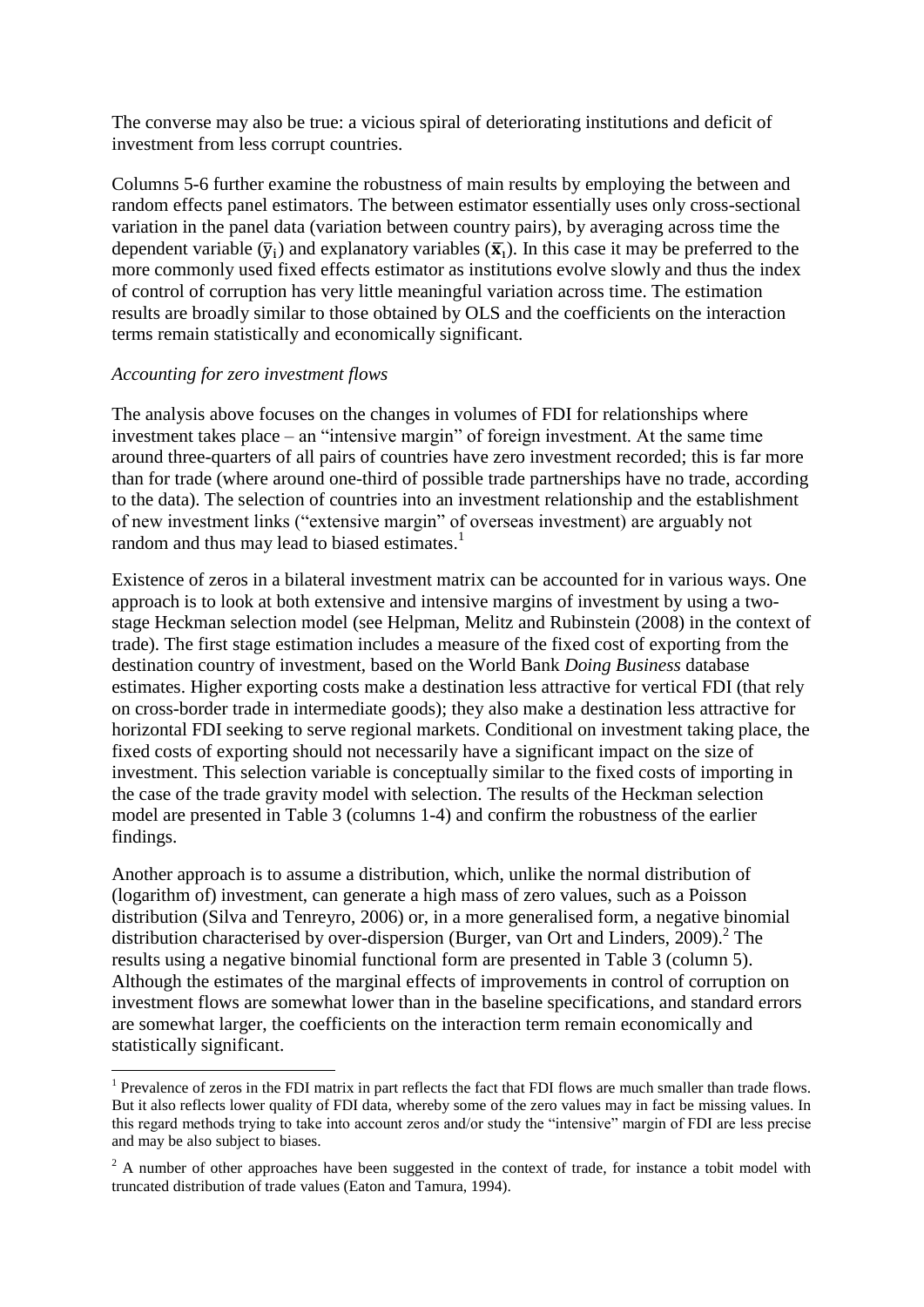#### *Sectoral analysis*

Tables 4 and 5 show the results obtained for investment in specific sectors based on Eurostat data. Interactions between control of corruption in the source and destination countries appear to matter relatively more in medium- and higher-value-added manufacturing, construction and transport – sectors with a diverse array of potential investors.

In contrast, interaction terms matter less or are not significant in commodities and agriculture and related manufacturing sectors (food and textiles). In these sectors investments are often driven by relative factor endowments of countries and may rely more on highly specialised expertise, which leads to a high proportion of cross-border investments concentrated with a few large multinationals, as for instance in the metal mining industry.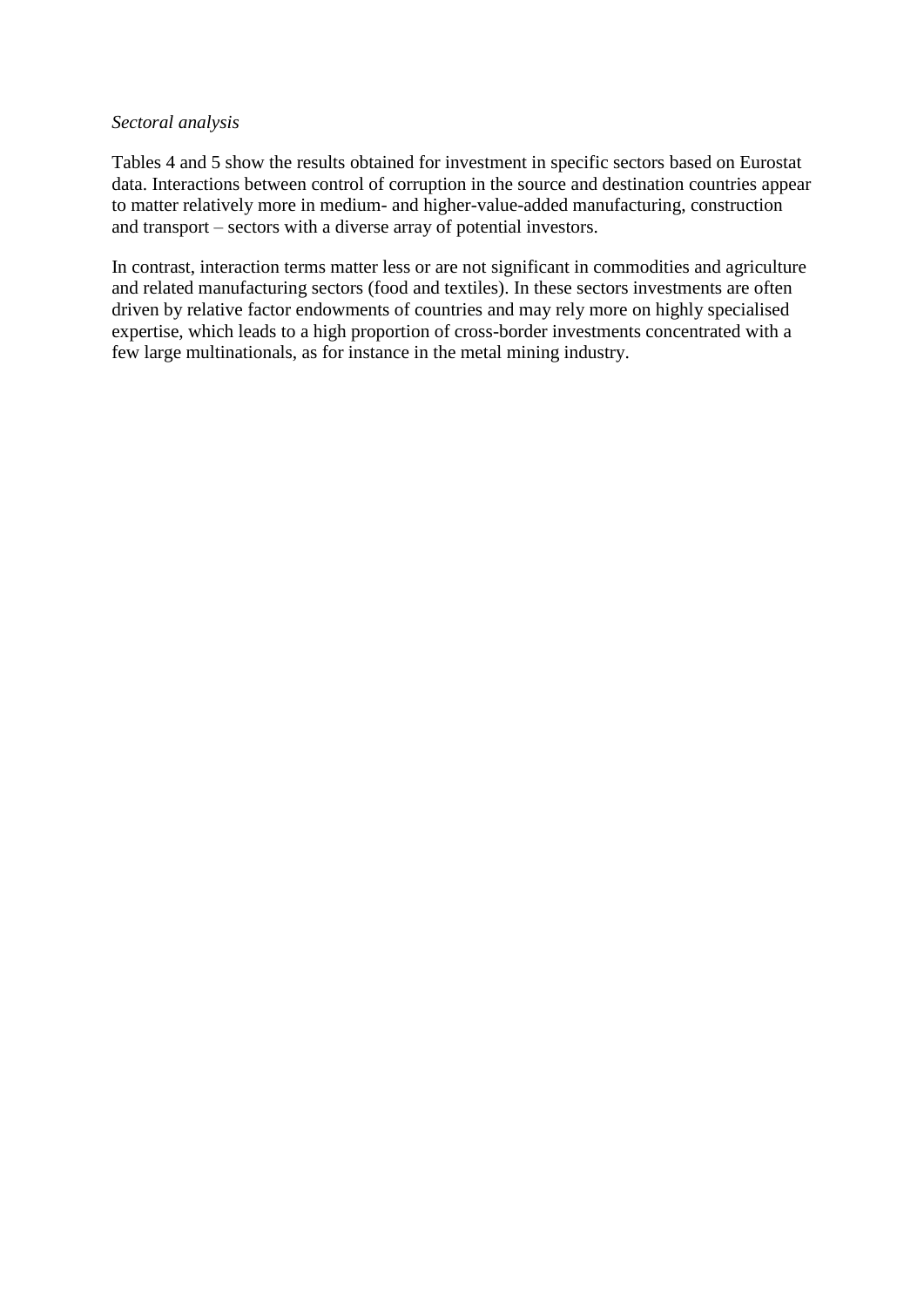#### **Table 2: Determinants of bilateral investment flows**

|                                    | POLS        | <b>POLS</b>      | <b>POLS</b>                                                        | <b>POLS</b> | ВE                            | <b>RE</b>   |
|------------------------------------|-------------|------------------|--------------------------------------------------------------------|-------------|-------------------------------|-------------|
|                                    | (1)         | $\overline{(2)}$ | (3)                                                                | (4)         | (5)                           | (6)         |
| Dependent variable                 |             |                  | Bilateral FDI flow, log                                            |             |                               |             |
| Distance, log                      |             |                  | -0.4520*** -0.4782*** -0.4597*** -0.6870*** -0.4065*** -0.4189***  |             |                               |             |
|                                    | [0.034]     | [0.034]          | [0.034]                                                            | [0.049]     | [0.030]                       | [0.031]     |
| Common border                      | $0.8204***$ | $0.8213***$      | $0.7373***$                                                        | $0.5324***$ | $0.8984***$                   | 0.8633***   |
|                                    | [0.136]     | [0.135]          | [0.136]                                                            | [0.182]     | [0.155]                       | [0.136]     |
| GDP per capita, origin, log        | 1.0637***   | $0.7619***$      | $0.7247***$                                                        | $1.1301***$ | 0.5688***                     | 0.6751***   |
|                                    | [0.036]     | [0.048]          | [0.048]                                                            | [0.086]     | [0.044]                       | [0.041]     |
| GDP per capita, destination, log   | 0.6306***   | $0.4847***$      | $0.4684***$                                                        | $0.3875***$ | 0.4287***                     | 0.4755***   |
|                                    | [0.029]     | [0.043]          | [0.043]                                                            | [0.078]     | [0.040]                       | [0.038]     |
| Population, origin, log            | $0.4178***$ | $0.4522***$      | $0.4608***$                                                        | $0.8331***$ | 0.3955***                     | 0.4082***   |
|                                    | [0.020]     | [0.020]          | [0.020]                                                            | [0.034]     | [0.016]                       | [0.018]     |
| Population, destination, log       | $0.4196***$ | $0.4261***$      | $0.4380***$                                                        | $0.6412***$ | $0.3851***$                   | $0.4021***$ |
|                                    | [0.020]     | [0.021]          | [0.020]                                                            | [0.037]     | [0.016]                       | [0.018]     |
| Common language                    | $0.7732***$ | $0.7718***$      | $0.7838***$                                                        | $0.8794***$ | $0.8383***$                   | $0.8198***$ |
|                                    | [0.096]     | [0.094]          | [0.093]                                                            | [0.140]     | [0.097]                       | [0.094]     |
| Common colonial past               | $0.5054***$ | $0.4466***$      | $0.4612***$                                                        | $0.5575***$ | $0.3321***$                   | $0.4157***$ |
|                                    | [0.114]     | [0.113]          | [0.112]                                                            | [0.192]     | [0.118]                       | [0.111]     |
| Capital account openness, origin   | $0.0897***$ | $0.0603**$       | $0.0572$ *                                                         | $-0.0453$   | 0.0133                        | $0.0637***$ |
|                                    | [0.030]     | [0.030]          | [0.029]                                                            | [0.052]     | [0.027]                       | [0.024]     |
| Capital account openness, dest     | 0.0270      | 0.0072           | 0.0054                                                             | $-0.0627$   | 0.0330                        | 0.0118      |
|                                    | [0.025]     | [0.025]          | [0.025]                                                            | [0.043]     | [0.025]                       | [0.021]     |
| FDI restrictiveness, origin        |             |                  |                                                                    | $-1.4745**$ |                               |             |
|                                    |             |                  |                                                                    | [0.618]     |                               |             |
| FDI restrictiveness, dest          |             |                  |                                                                    | $-0.8551$   |                               |             |
|                                    |             |                  |                                                                    | [0.584]     |                               |             |
| Nat. res. share of exports, origin |             |                  |                                                                    | $0.0075***$ |                               |             |
|                                    |             |                  |                                                                    | [0.002]     |                               |             |
| Nat. res. share of exports, dest   |             |                  |                                                                    | 0.0064***   |                               |             |
|                                    |             |                  |                                                                    | [0.002]     |                               |             |
| Control of corruption, origin      |             |                  | $0.4278***$ 0.3180***                                              |             | 0.5128*** 0.3869*** 0.2492*** |             |
|                                    |             | [0.049]          | [0.052]                                                            | [0.087]     | [0.052]                       | [0.045]     |
| Control of corruption, dest        |             | $0.2377***$      | 0.0437                                                             | $0.2636***$ | 0.0018                        | $-0.0032$   |
|                                    |             | [0.053]          | [0.058]                                                            | [0.094]     | [0.056]                       | [0.051]     |
| Control of corruption, origin*dest |             |                  | $0.1991***$                                                        | $0.0982**$  | $0.2268***$                   | 0.2092***   |
|                                    |             |                  | [0.028]                                                            | [0.044]     | [0.028]                       | [0.025]     |
| Constant                           |             |                  | -23.3327***-20.2004***-20.0425***-30.7844***-16.5602***-18.1586*** |             |                               |             |
|                                    | [0.701]     | [0.761]          | [0.752]                                                            | [1.289]     | [0.652]                       | [0.686]     |
| Observations                       | 13,372      | 13,372           | 13,372                                                             | 2,641       | 13,372                        | 13,372      |
| R-squared                          | 0.455       | 0.466            | 0.471                                                              | 0.548       | 0.498                         | 0.495       |

Source: Authors' calculations.

Note: Year dummy variable is included but not reported. Standard errors are in parenthesis, clustered at country pair level. Values significant at the 10 per cent are marked with \*, at the 5 per cent level with \*\*, at the 1 per cent level with \*\*\*. POLS refers to pooled ordinary least squares; BE, to the between estimator; and RE, to the random effects.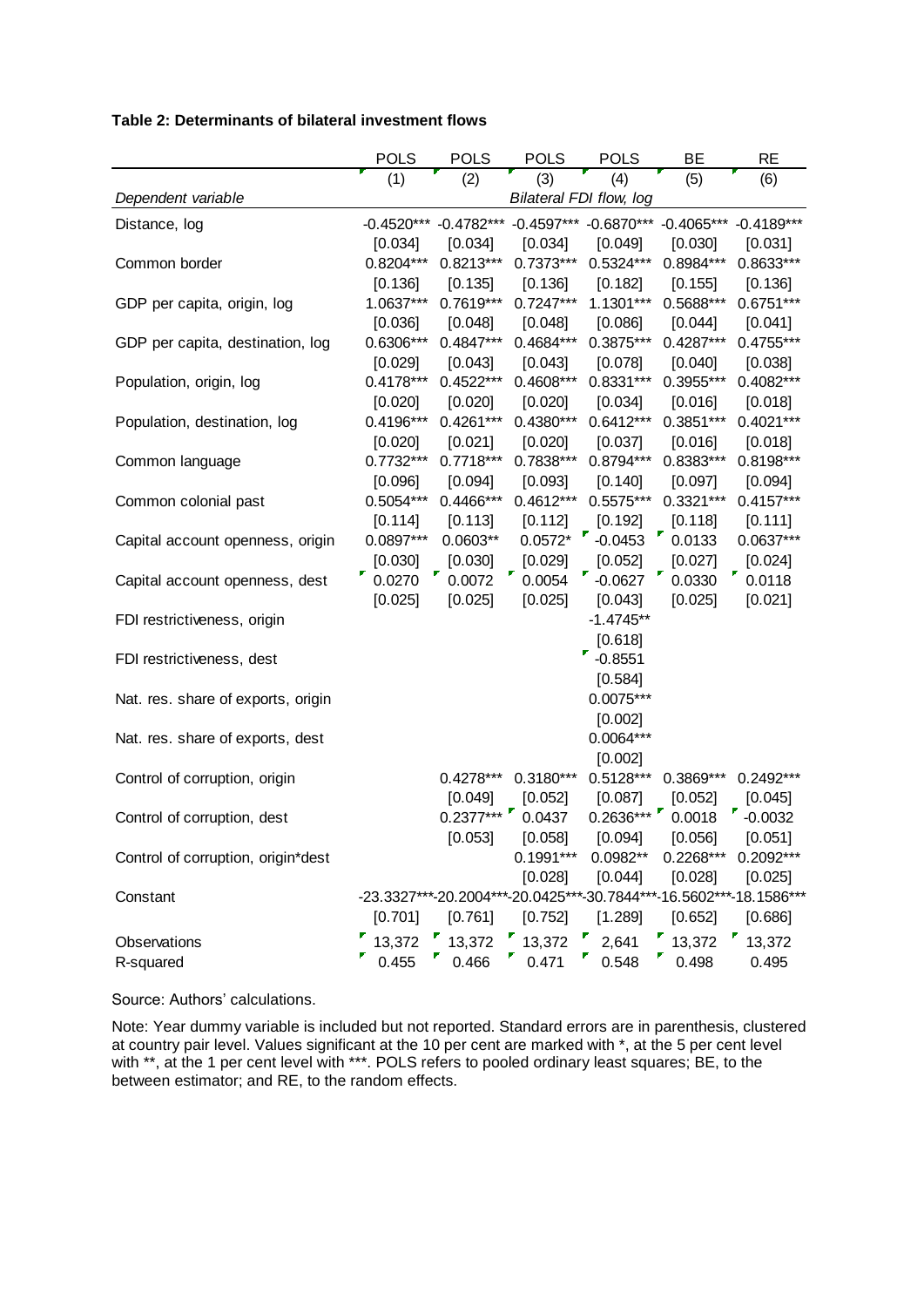|                                    | Heckman     | Select                  | Heckman     | Select                                       | <b>NBREG</b> |
|------------------------------------|-------------|-------------------------|-------------|----------------------------------------------|--------------|
|                                    | (1)         | (2)                     | (5)         | (6)                                          | (9)          |
| Dependent variable                 | FDI         | select                  | <i>FDI</i>  | select                                       | FDI          |
|                                    |             |                         |             |                                              |              |
| Distance, log                      |             | $-0.8006***$ -0.2877*** |             | -0.7248*** -0.2659***                        | $-0.6105***$ |
|                                    | $[0.047]$   | [0.016]                 | $[0.046]$   | [0.016]                                      | $[0.057]$    |
| Common border                      | $1.1730***$ | $0.4187***$             | $1.1608***$ | $0.4201***$                                  | 1.2791***    |
|                                    | [0.187]     | $[0.095]$               | [0.182]     | [0.098]                                      | [0.189]      |
| GDP per capita, origin, log        |             | 1.1991*** 0.3960***     | $1.2313***$ | $0.4076***$                                  | $1.2277***$  |
|                                    | [0.063]     | [0.017]                 | $[0.064]$   | [0.017]                                      | [0.122]      |
| GDP per capita, destination, log   |             | 0.7426*** 0.2339***     |             | 0.7576*** 0.2470***                          | 0.9401***    |
|                                    | $[0.049]$   | [0.014]                 | [0.052]     | [0.015]                                      | [0.066]      |
| Population, origin, log            | $0.7518***$ | $0.2490***$             | $0.7208***$ | $0.2437***$                                  | 0.4963***    |
|                                    | [0.029]     | [0.008]                 | [0.030]     | [0.008]                                      | [0.037]      |
| Population, destination, log       | $0.7254***$ | $0.2460***$             | 0.7066***   | 0.2465***                                    | $0.5911***$  |
|                                    | [0.029]     | [0.007]                 | [0.031]     | [0.008]                                      | [0.046]      |
| Common language                    | $0.8683***$ | $0.1042**$              | 0.8337***   | $0.1208**$                                   | $0.8445***$  |
|                                    | [0.109]     | [0.043]                 | [0.114]     | [0.048]                                      | [0.235]      |
| Common colonial past               | 1.0915***   | $0.4875***$             | $1.0252***$ | $0.4481***$                                  | $0.7921***$  |
|                                    | [0.143]     | [0.057]                 | [0.143]     | [0.063]                                      | [0.180]      |
| Capital account openness, origin   | 0.0391      | $-0.0006$               | 0.0157      | $-0.0073$                                    | 0.0391       |
|                                    | [0.035]     | [0.011]                 | [0.035]     | [0.011]                                      | [0.070]      |
| Capital account openness, dest     | $0.0843***$ | $0.0570***$             | $0.0869***$ | $0.0627***$                                  | $0.1260**$   |
|                                    | [0.031]     | [0.010]                 | [0.032]     | [0.010]                                      | [0.052]      |
| Control of corruption, origin      | $0.3589***$ | 0.0276                  | $0.3000***$ | 0.0222                                       | $0.2522**$   |
|                                    | [0.060]     | [0.020]                 | [0.061]     | [0.021]                                      | [0.109]      |
| Control of corruption, dest        | $-0.0892$   | $-0.0894***$            |             | $-0.1520**$ $-0.1319***$                     | $-0.1161$    |
|                                    | [0.063]     | [0.019]                 | [0.068]     | [0.021]                                      | [0.110]      |
| Control of corruption, origin*dest | 0.2846***   | $0.0783***$             | 0.2806***   | $0.0765***$                                  | $0.1061*$    |
|                                    | [0.033]     | [0.010]                 | [0.034]     | [0.011]                                      | [0.058]      |
| Destination country cost to export |             |                         |             | $-0.0001***$                                 |              |
|                                    |             |                         |             | [0.000]                                      |              |
| athrho                             |             | 1.0688***               |             | $0.9320***$                                  |              |
|                                    |             | [0.089]                 |             | [0.085]                                      |              |
| Insigma                            |             | $0.8469***$             |             | 0.7986***                                    |              |
|                                    |             | [0.036]                 |             | [0.035]                                      |              |
| Inalpha                            |             |                         |             |                                              | 2.2947***    |
|                                    |             |                         |             |                                              | [0.039]      |
| Constant                           |             |                         |             | -35.5731***-12.1933***-35.4359***-12.4191*** | -29.6023***  |
|                                    | [1.314]     | [0.294]                 | [1.376]     | [0.311]                                      | [1.163]      |
|                                    |             |                         |             |                                              |              |
| Observations                       |             | 79,540 79,540           |             | 56,965 56,965                                | 51,291       |

**Table 3: Determinants of bilateral investment flows (accounting for zero values)**

Source: Authors' calculations.

Note: Year dummy variable is included but not reported. Standard errors are in parenthesis, clustered at country pair level. Values significant at the 10 per cent are marked with \*, at the 5 per cent level with \*\*, at the 1 per cent level with \*\*\*. NBREG refers to the negative binomial regression.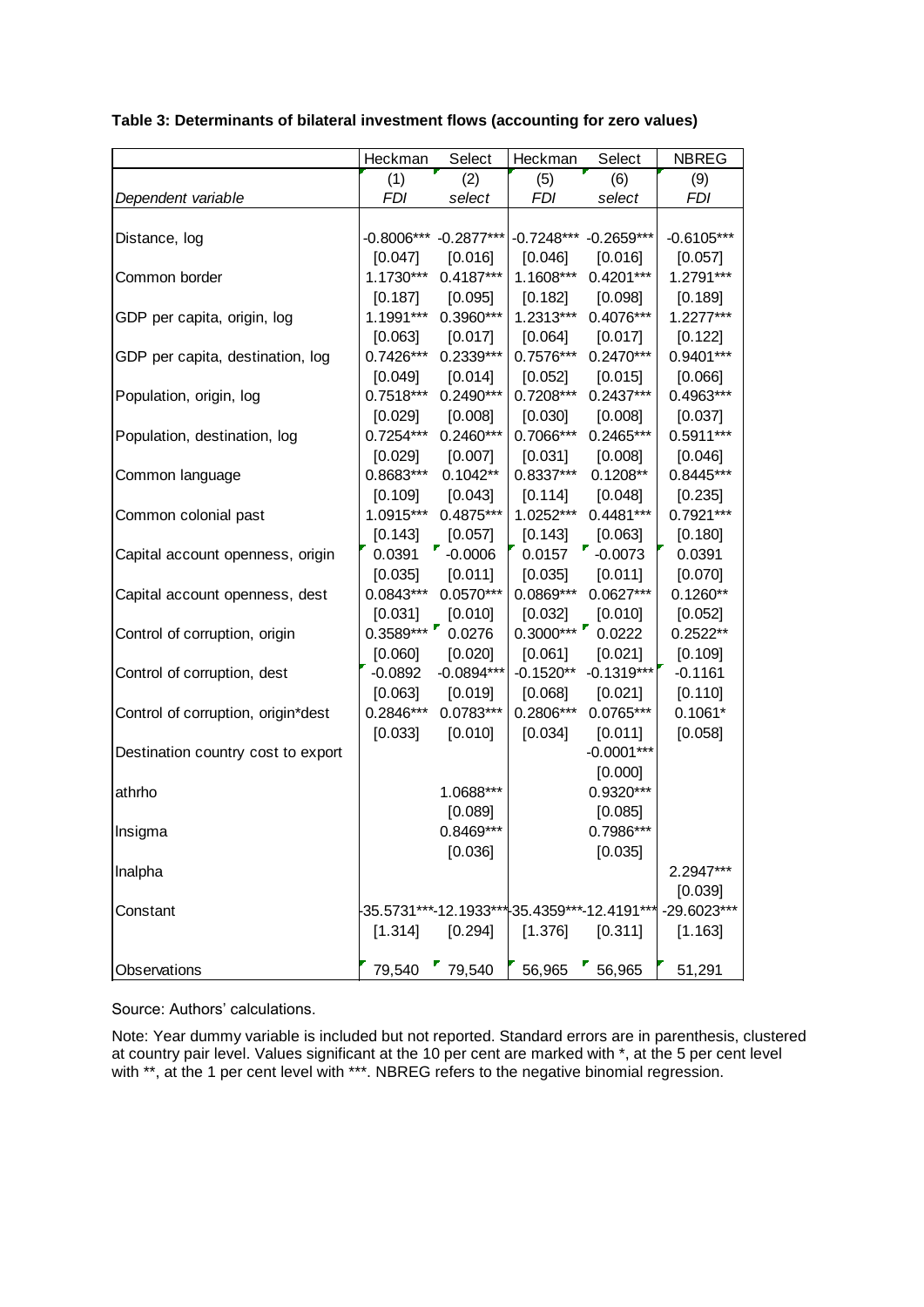#### **Table 4: Determinants of sectoral bilateral investment flows**

|                                                                                                                                                    |                 |               |              |              | Retail,      |             |                 |                    |                       |
|----------------------------------------------------------------------------------------------------------------------------------------------------|-----------------|---------------|--------------|--------------|--------------|-------------|-----------------|--------------------|-----------------------|
|                                                                                                                                                    |                 |               |              |              | wholesale,   |             |                 | Finance            |                       |
|                                                                                                                                                    | Agriculture and |               |              |              | hotels and   |             | Information and | Services and       |                       |
| Dependent variable: Bilateral FDI flows, log                                                                                                       | commodities     | Manufacturing | Utilities    | Construction | catering     | Transport   | communication   | <b>Real Estate</b> | <b>Other Services</b> |
| Distance, log                                                                                                                                      | $-0.4110***$    | $-0.4837***$  | $-0.6434***$ | $-0.2627***$ | $-0.5027***$ | $-0.1821**$ | $-0.5086***$    | $-0.4439***$       | $-0.3968***$          |
|                                                                                                                                                    | [0.118]         | [0.051]       | [0.140]      | [0.088]      | [0.050]      | [0.086]     | [0.089]         | [0.066]            | [0.072]               |
| Common border                                                                                                                                      | $-0.5931*$      | $0.3257*$     | $-0.2982$    | $-0.1708$    | $0.4326**$   | $0.6859***$ | 0.3091          | $0.4095*$          | 0.5675**              |
|                                                                                                                                                    | [0.081]         | [0.037]       | [0.094]      | [0.060]      | [0.036]      | [0.066]     | [0.058]         | [0.049]            | [0.050]               |
| GDP per capita, origin, log                                                                                                                        | 0.635           | $0.5032***$   | 0.3621       | 0.7949***    | $0.8872***$  | 0.1196      | $0.4907*$       | $0.7492***$        | $0.7023**$            |
|                                                                                                                                                    | [0.469]         | [0.175]       | [0.407]      | [0.298]      | [0.176]      | [0.300]     | [0.291]         | [0.249]            | [0.284]               |
| GDP per capita, destination, log                                                                                                                   | $0.8942**$      | 0.1451        | 0.1854       | $0.5494**$   | $0.6375***$  | $0.5483**$  | $0.5928**$      | $0.5564**$         | 0.2266                |
|                                                                                                                                                    | [0.307]         | [0.190]       | [0.332]      | [0.257]      | [0.179]      | [0.255]     | [0.284]         | [0.239]            | [0.251]               |
| Population, origin, log                                                                                                                            | 1.2670***       | 1.0544***     | 0.1757       | $0.4775***$  | $0.8855***$  | 0.1716      | $0.4642***$     | $0.7743***$        | $0.3357**$            |
|                                                                                                                                                    | [0.267]         | [0.106]       | [0.376]      | [0.166]      | [0.102]      | [0.146]     | [0.167]         | [0.152]            | [0.157]               |
| Population, destination, log                                                                                                                       | 0.1258          | $0.5383***$   | 0.0957       | $-0.0292$    | $0.4130***$  | $-0.0727$   | $0.2701*$       | $0.3704***$        | $0.2354*$             |
|                                                                                                                                                    | [0.230]         | [0.093]       | [0.254]      | [0.144]      | [0.095]      | [0.137]     | [0.159]         | [0.130]            | [0.120]               |
| Common language                                                                                                                                    | 0.3795***       | 0.7093***     | 0.2866***    | 0.1956***    | $0.6240***$  | $0.2731***$ | 0.5386***       | 0.5643***          | $0.6274***$           |
|                                                                                                                                                    | [0.099]         | [0.037]       | [0.095]      | [0.057]      | [0.038]      | [0.061]     | [0.069]         | [0.051]            | [0.055]               |
| Common colonial past                                                                                                                               | $0.4266***$     | $0.5135***$   | $0.5445***$  | $0.1528**$   | $0.4184***$  | $0.1619**$  | $0.3468***$     | $0.4076***$        | 0.5194***             |
|                                                                                                                                                    | [0.442]         | [0.188]       | [0.381]      | [0.272]      | [0.181]      | [0.253]     | [0.254]         | [0.247]            | [0.314]               |
| Capital account openness, origin                                                                                                                   | $-0.0033$       | 0.049         | $0.3659**$   | 0.1151       | $0.1833***$  | 0.114       | $0.3211**$      | $0.2188**$         | 0.5182***             |
|                                                                                                                                                    | [0.195]         | [0.069]       | [0.172]      | [0.096]      | [0.063]      | [0.081]     | [0.130]         | [0.102]            | [0.098]               |
| Capital account openness, dest                                                                                                                     | 0.1083          | $-0.0923*$    | 0.1822       | 0.0308       | 0.0297       | 0.0732      | 0.0314          | $-0.075$           | $0.1783**$            |
|                                                                                                                                                    | [0.116]         | [0.051]       | [0.168]      | [0.074]      | [0.055]      | [0.084]     | [0.097]         | [0.079]            | [0.076]               |
| Control of corruption, origin                                                                                                                      | $-0.4633***$    | $0.1628*$     | 0.0682       | $-0.4825***$ | $0.1552*$    | 0.1827      | 0.2292          | 0.1575             | $0.3408***$           |
|                                                                                                                                                    | [0.162]         | [0.096]       | [0.278]      | [0.138]      | [0.092]      | [0.128]     | [0.145]         | [0.125]            | [0.123]               |
| Control of corruption, dest                                                                                                                        | 0.6535**        | 0.0261        | 0.3222       | $-0.0662$    | $0.1823*$    | 0.2606**    | $0.3224*$       | 0.1204             | 0.2822**              |
|                                                                                                                                                    | [0.257]         | [0.103]       | [0.244]      | [0.180]      | [0.102]      | [0.122]     | [0.175]         | [0.131]            | [0.131]               |
| Control of corruption, origin*dest                                                                                                                 | $-0.137$        | $0.1593***$   | 0.0402       | $0.2539***$  | $0.0932*$    | $0.2333***$ | 0.0306          | $0.1069*$          | $-0.0237$             |
|                                                                                                                                                    | [0.110]         | [0.050]       | [0.149]      | [0.085]      | [0.048]      | [0.065]     | [0.086]         | [0.065]            | [0.065]               |
| Constant                                                                                                                                           | -22.5326***     | -29.8078***   | -10.7921***  | $-6.2699***$ | -23.3432***  | $-6.0110**$ | -17.7207***     | $-21.4060***$      | $-21.2584***$         |
|                                                                                                                                                    | [3.603]         | [1.624]       | [4.120]      | [2.362]      | [1.620]      | [2.564]     | [2.468]         | [2.216]            | [2.222]               |
| Observations                                                                                                                                       | 517             | 2,260         | 539          | 787          | 2,580        | 915         | 892             | 1,756              | 1,446                 |
| R-Squared                                                                                                                                          | 0.287           | 0.447         | 0.226        | 0.157        | 0.442        | 0.246       | 0.295           | 0.354              | 0.354                 |
|                                                                                                                                                    |                 |               |              |              |              |             |                 |                    |                       |
| Source: Authors' calculations.                                                                                                                     |                 |               |              |              |              |             |                 |                    |                       |
|                                                                                                                                                    |                 |               |              |              |              |             |                 |                    |                       |
| Note: Year dummy variable is included but not reported. Standard errors are in parenthesis, clustered at country pair level. Values significant at |                 |               |              |              |              |             |                 |                    |                       |
| cent are marked with *, at the 5 per cent level with **, at the 1 per cent level with ***.                                                         |                 |               |              |              |              |             |                 |                    |                       |

#### Source: Authors' calculations.

Note: Year dummy variable is included but not reported. Standard errors are in parenthesis, clustered at country pair level. Values significant at the 10 per cent level at country pair level. Values significant at the 10 p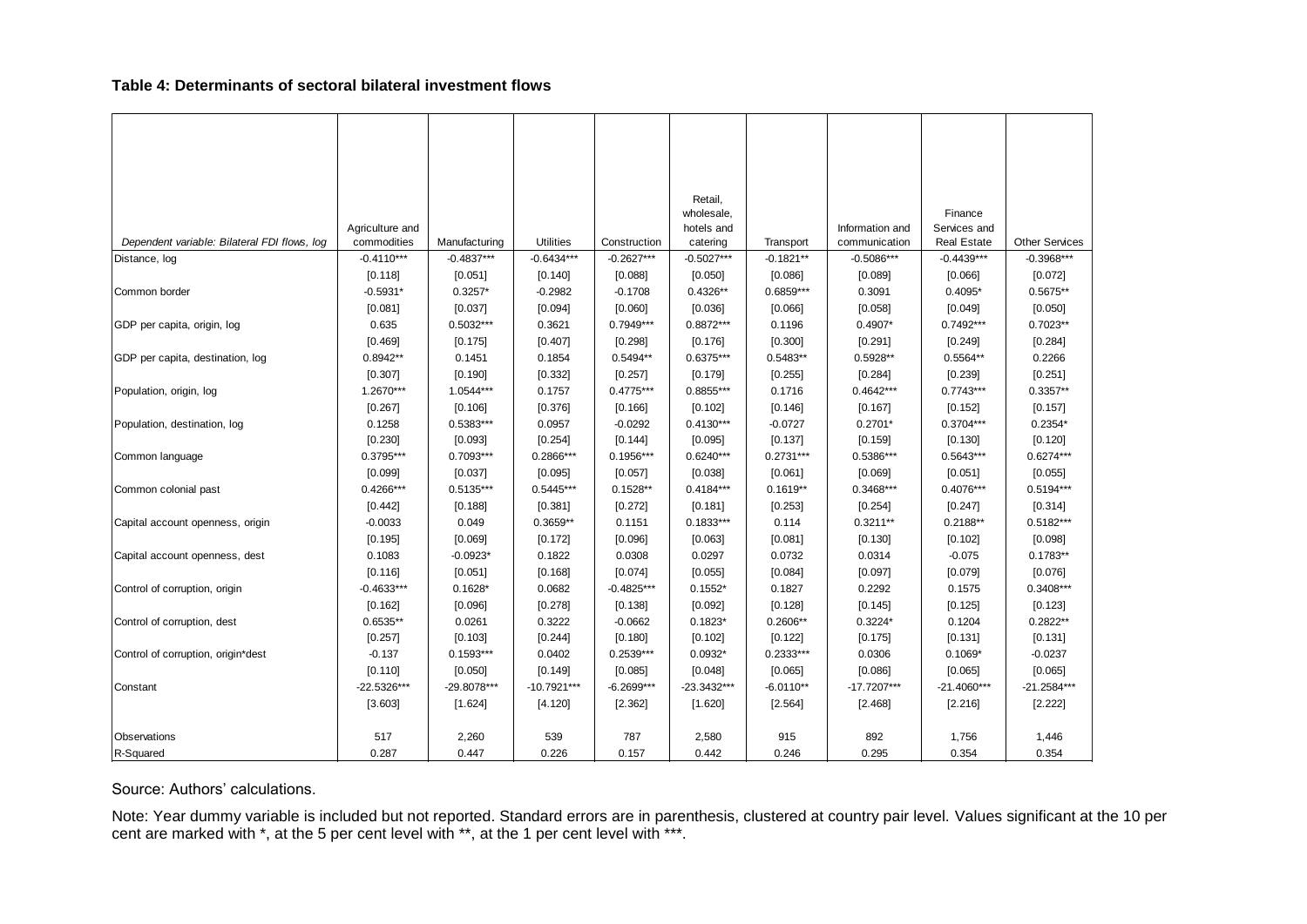#### **Table 5: Determinants of manufacturing bilateral investment flows**

|                                          |                   | Manufacturing of basic  |                        |
|------------------------------------------|-------------------|-------------------------|------------------------|
|                                          |                   | metals and fabricated   |                        |
|                                          |                   | metal products,         | Manufacturing of metal |
|                                          | Manufacturing of  | petroleum, chemical,    | and machinery          |
| Dependent variable: Bilateral FDI flows, | food, textile and | pharmaceutical, rubber, | products, electronic,  |
| log                                      | wooden products   | plastic products        | computers and vehicles |
| Distance, log                            | $-0.4329***$      | $-0.3967***$            | $-0.2296***$           |
|                                          | [0.135]           | [0.067]                 | [0.078]                |
| Common border                            | 0.0909            | 0.3038                  | 0.3395                 |
|                                          | [0.077]           | [0.051]                 | [0.057]                |
| GDP per capita, origin, log              | $0.8067**$        | 0.4486                  | 0.3492                 |
|                                          | [0.348]           | [0.287]                 | [0.311]                |
| GDP per capita, destination, log         | $-0.3928$         | $-0.0819$               | $-0.2046$              |
|                                          | [0.362]           | [0.259]                 | $[0.269]$              |
| Population, origin, log                  | $0.6345**$        | $0.5831***$             | $0.6425***$            |
|                                          | [0.303]           | [0.139]                 | [0.189]                |
| Population, destination, log             | $0.6075***$       | $0.5803***$             | $0.4770***$            |
|                                          | [0.214]           | [0.113]                 | [0.166]                |
| Common language                          | $0.3513***$       | $0.5026***$             | $0.6232***$            |
|                                          | [0.093]           | [0.049]                 | [0.063]                |
| Common colonial past                     | $0.3027***$       | $0.3879***$             | $0.4981***$            |
|                                          | [0.306]           | [0.296]                 | [0.274]                |
| Capital account openness, origin         | 0.1103            | 0.0976                  | 0.1321                 |
|                                          | [0.187]           | [0.087]                 | [0.121]                |
| Capital account openness, dest           | $-0.0438$         | $-0.0648$               | $-0.0573$              |
|                                          | [0.175]           | [0.068]                 | [0.085]                |
| Control of corruption, origin            | 0.3337            | 0.1838                  | 0.1672                 |
|                                          | [0.210]           | [0.114]                 | [0.149]                |
| Control of corruption, dest              | 0.0395            | $-0.1085$               | $-0.053$               |
|                                          | [0.183]           | [0.125]                 | [0.166]                |
| Control of corruption, origin*dest       | $-0.026$          | $0.1753***$             | $0.1215*$              |
|                                          | [0.091]           | [0.066]                 | [0.072]                |
| Constant                                 | $-18.0384***$     | $-21.4627***$           | $-26.0444***$          |
|                                          | [2.894]           | [2.220]                 | [2.824]                |
|                                          |                   |                         |                        |
| Observations                             | 499               | 1,452                   | 1,268                  |
| R-Squared                                | 0.279             | 0.305                   | 0.282                  |

Source: Authors' calculations.

Note: Year dummy variable is included but not reported. Standard errors are in parenthesis, clustered at country pair level. Values significant at the 10 per cent are marked with \*, at the 5 per cent level with \*\*, at the 1 per cent level with \*\*\*.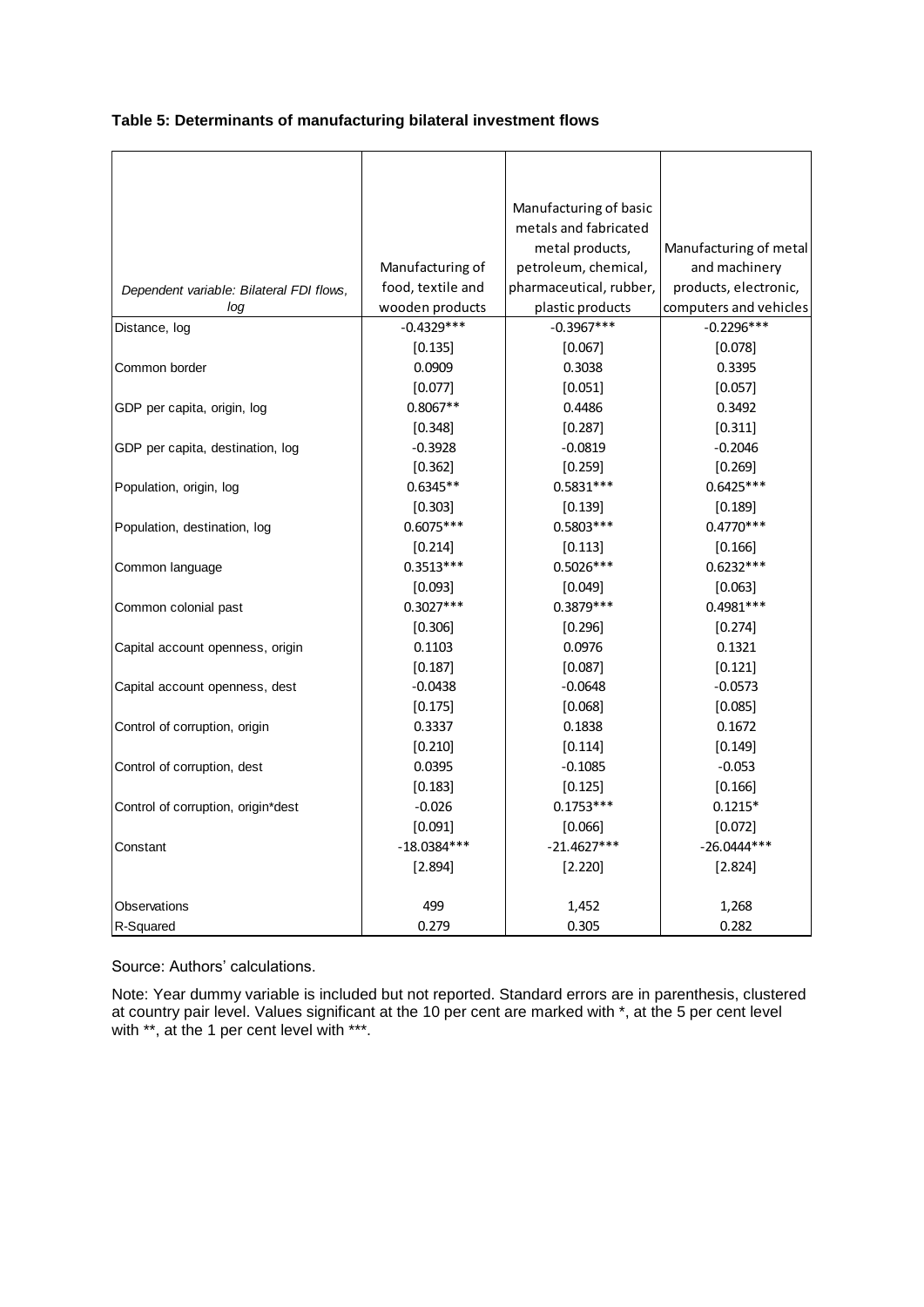

**Chart 1: The impact of better corruption control in a destination country**

Source: Authors' calculations.

Note: The chart shows the impact of one standard deviation improvement in control of corruption in the destination country as a function of control of corruption in the country of origin**.**



**Chart 2: The impact of better corruption control in a destination country**

Source: Authors' calculations.

Note: The chart shows the impact of one standard deviation improvement in control of corruption in the destination country as a function of control of corruption in the country of origin.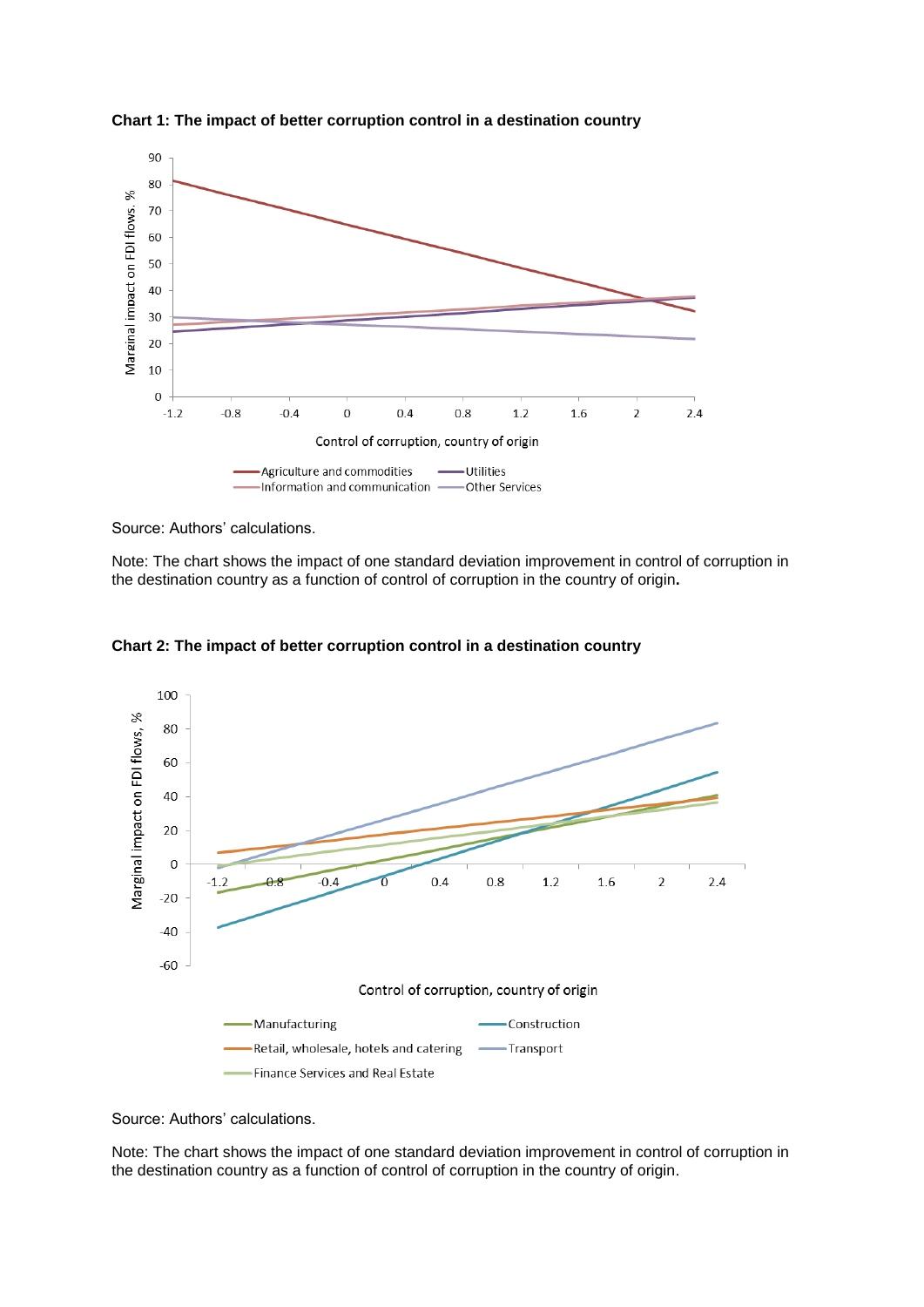

**Chart 3: The impact of better corruption control in a destination country**

Source: Authors' calculations.

Note: The chart shows the impact of one standard deviation improvement in control of corruption in the destination country as a function of control of corruption in the country of origin.

#### **4.3 Robustness checks**

#### *Analysis based on UNCTAD data*

As a robustness check, a similar analysis is performed on UNCTAD data on bilateral FDI flows covering the period 2008-11. The UNCTAD dataset has the broadest coverage in terms of reporting countries and thus potentially available country pairs, although generally a smaller proportion of overall FDI may be attributed to individual partner countries (compared with the Eurostat dataset).

The results are summarised in Table 6. They are generally consistent with the previously obtained estimates, and the coefficient on the interaction term between control of corruption in the source country and the control of corruption in the destination country is economically and statistically significant.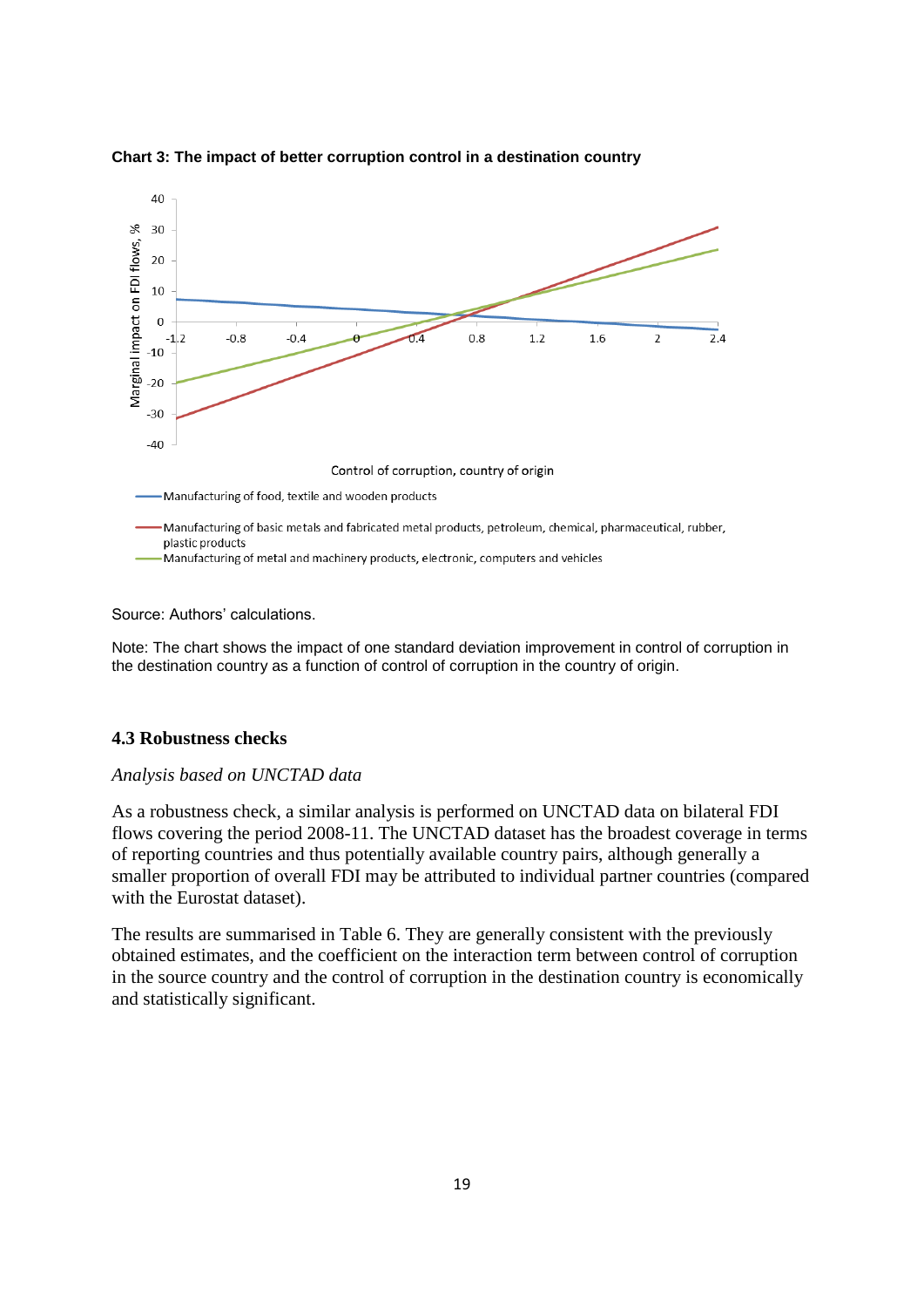|                                    | <b>POLS</b>  | <b>POLS</b> | <b>POLS</b>             | BE                                     | <b>RE</b>                                               |
|------------------------------------|--------------|-------------|-------------------------|----------------------------------------|---------------------------------------------------------|
|                                    | (1)          | (2)         | (3)                     | (4)                                    | (5)                                                     |
| Dependent variable                 |              |             | Bilateral FDI flow, log |                                        |                                                         |
|                                    |              |             |                         |                                        |                                                         |
| Distance, log                      | $-0.5025***$ |             |                         | $-0.5199***$ $-0.5014***$ $-0.5344***$ | $-0.5328***$                                            |
|                                    | [0.045]      | [0.045]     | [0.045]                 | [0.042]                                | [0.042]                                                 |
| Common border                      | 0.8965***    | $0.9183***$ | $0.8059***$             | $0.8511***$                            | 0.8465***                                               |
|                                    | [0.146]      | [0.146]     | [0.148]                 | [0.168]                                | [0.149]                                                 |
| GDP per capita, origin, log        | 1.1404***    | $0.8875***$ | $0.8709***$             | $0.8094***$                            | 0.9666***                                               |
|                                    | [0.059]      | [0.091]     | [0.090]                 | [0.087]                                | [0.081]                                                 |
| GDP per capita, destination, log   | $0.6081***$  | $0.4267***$ | $0.4328***$             | 0.3931***                              | 0.4392***                                               |
|                                    | [0.035]      | [0.050]     | [0.050]                 | [0.047]                                | [0.047]                                                 |
| Population, origin, log            | $0.5413***$  | $0.5775***$ | $0.5725***$             | $0.5819***$                            | 0.5693***                                               |
|                                    | [0.025]      | [0.027]     | [0.027]                 | [0.024]                                | [0.025]                                                 |
| Population, destination, log       | $0.4790***$  | 0.4862***   | 0.4942***               | 0.4636***                              | 0.4709***                                               |
|                                    | [0.026]      | [0.027]     | [0.026]                 | [0.021]                                | [0.025]                                                 |
| Common language                    | $0.8574***$  | $0.8530***$ | $0.8433***$             | 0.8383***                              | $0.8477***$                                             |
|                                    | [0.125]      | [0.124]     | [0.125]                 | [0.123]                                | [0.126]                                                 |
| Common colonial past               | $0.4131***$  | $0.3845**$  | $0.3935***$             | $0.4263***$                            | $0.4317***$                                             |
|                                    | [0.150]      | [0.150]     | [0.149]                 | [0.165]                                | [0.147]                                                 |
| Capital account openness, origin   | $-0.0093$    | 0.0111      | 0.0303                  | $0.0763*$                              | 0.0260                                                  |
|                                    | [0.045]      | [0.045]     | [0.045]                 | [0.041]                                | [0.039]                                                 |
| Capital account openness, dest     | 0.0291       | $-0.0080$   | $-0.0014$               | 0.0127                                 | $-0.0113$                                               |
|                                    | [0.030]      | [0.030]     | [0.031]                 | [0.031]                                | [0.027]                                                 |
| Control of corruption, origin      |              | $0.2879***$ | $0.2120***$             | $0.2951***$                            | $0.1722**$                                              |
|                                    |              | [0.076]     | [0.076]                 | [0.082]                                | [0.073]                                                 |
| Control of corruption, dest        |              | $0.3196***$ | 0.1195                  | 0.0670                                 | 0.0778                                                  |
|                                    |              | [0.065]     | [0.081]                 | [0.069]                                | [0.071]                                                 |
| Control of corruption, origin*dest |              |             | $0.1972***$             | $0.2529***$                            | $0.2137***$                                             |
|                                    |              |             | [0.039]                 | [0.034]                                | [0.035]                                                 |
| Constant                           |              |             |                         |                                        | -25.9256***-22.9953***-23.0327***-21.7809***-23.3525*** |
|                                    | [0.930]      | [1.048]     | [1.031]                 | [0.948]                                | [0.958]                                                 |
| Observations                       | 5,916        | 5,916       | 5,916                   | 5,916                                  | 5,916                                                   |
| R-squared                          | 0.431        | 0.439       | 0.445                   | 0.491                                  | 0.491                                                   |

#### **Table 6: Determinants of bilateral investment flows (UNCTAD data)**

Source: Authors' estimations.

Note: Year dummy variable is included but not reported. Standard errors are in parenthesis, clustered at country pair level. Values significant at the 10 per cent are marked with \*, at the 5 per cent level with \*\*, at the 1 per cent level with \*\*\*.

#### *Fixed-effects analysis*

Cross-country models of bilateral investment may omit a number of country characteristics that affect countries' propensity to invest abroad and attract investment or otherwise explain certain trends in cross-border investment flows. One way to mitigate this issue and account for unobserved heterogeneity in cross-country gravity models is to include origin and destination country fixed effects (see, for instance, Anderson and van Wincoop, 2003).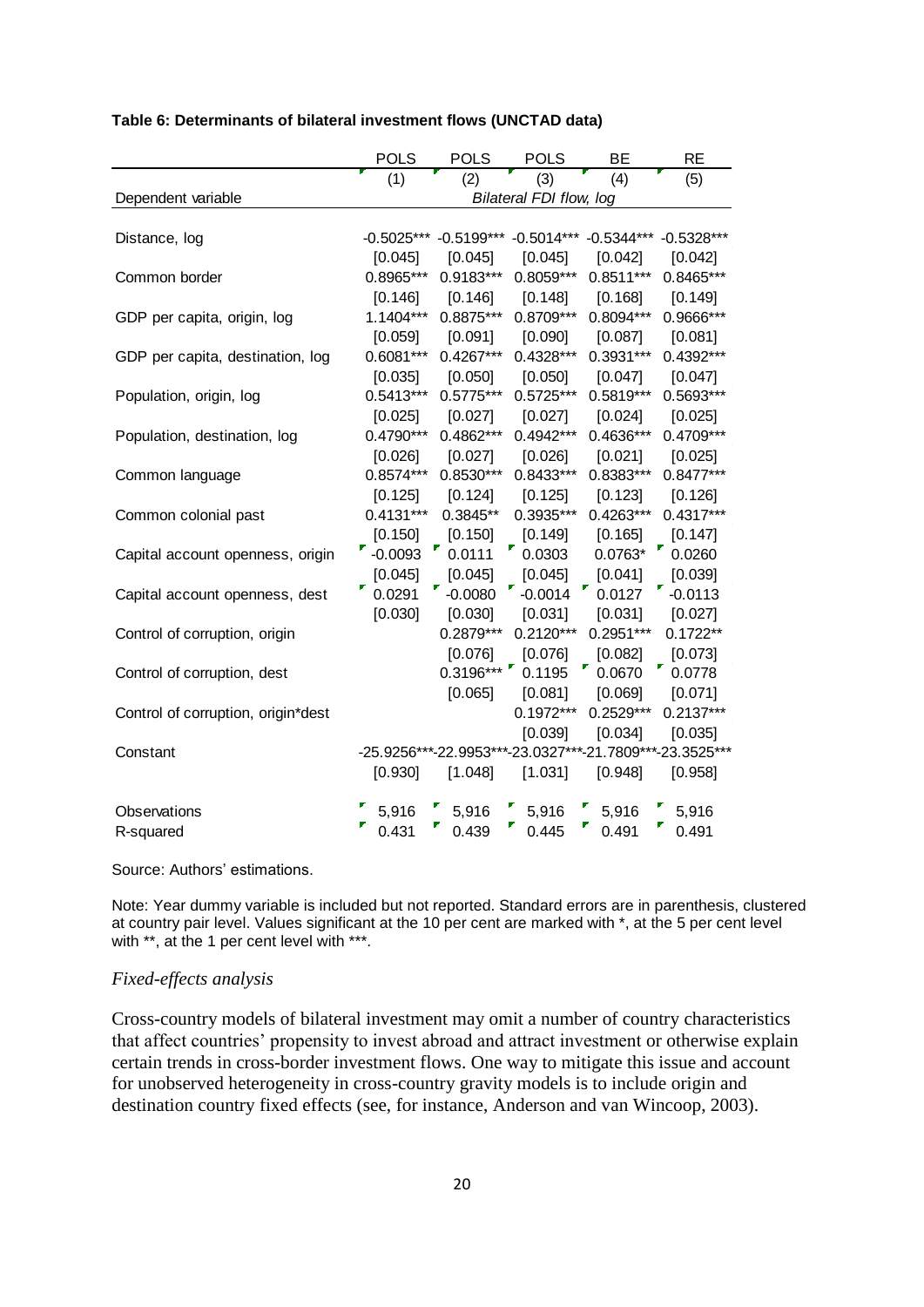This approach has its limitations in the case of analysing the impact of corruption as common measures of corruption have relatively little meaningful time variation (and in fact may be viewed as part of a country "fixed effect").

However, the interaction term between the levels of corruption in the origin and destination country can be included even when individual levels of corruption are accounted for by country (or country-time) fixed effects. This approach is similar, for instance, to the estimation employed by Rajan and Zingales (1998) who focus on the interaction term between countries and industries while at the same time controlling for country fixed effects and industry fixed effects.

The results are presented in Table 7, where pooled regressions include origin\*time and destination\*time fixed effects that account for trends in country GDP per capita, population level, capital account openness as well as unobserved trend in investments. The coefficient on the interaction term between the origin country control of corruption and that of the destination country remains positive and statistically significant (and its magnitude, if anything, increases somewhat). Columns 3 and 4 further present results with fixed effects included only for origin countries and only for destination countries, respectively.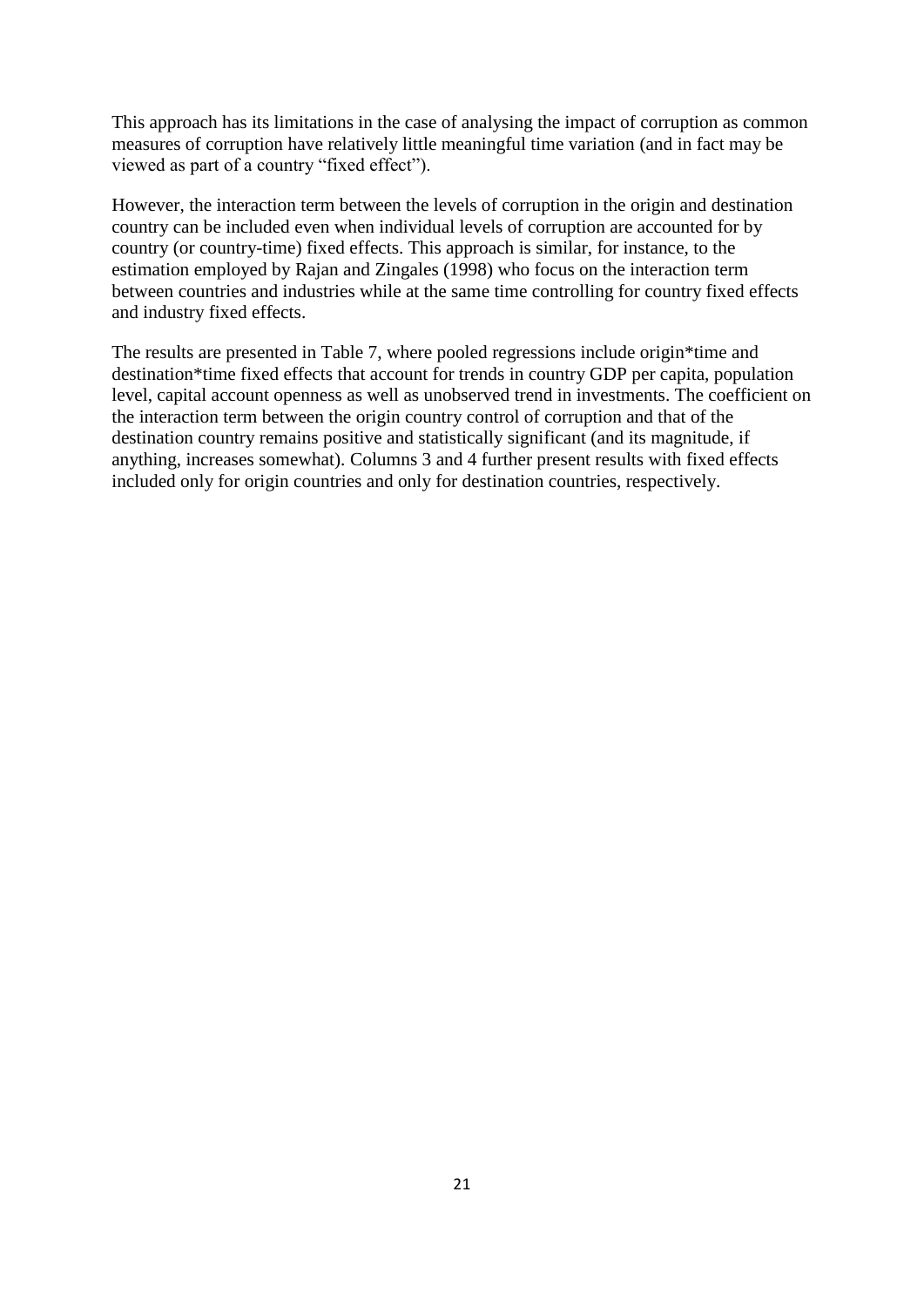#### **Table 7: Fixed effects analysis**

| (3)<br>(4)<br>(1)<br><b>VARIABLES</b><br>bilateral FDI flow, log<br>$-0.8071***$<br>$-0.5888***$<br>Distance, log<br>-0.5064***<br>[0.053]<br>[0.038]<br>[0.038]<br>0.5036***<br>0.6894***<br>0.6759***<br>Common border<br>[0.137]<br>[0.143]<br>[0.130]<br>0.7942***<br>GDP per capita, origin, log<br>[0.046]<br>GDP per capita, destination, log<br>$0.4845***$<br>[0.042]<br>Population, origin, log<br>0.5089***<br>[0.019]<br>0.4785***<br>Population, destination, log<br>[0.020]<br>$0.7768***$<br>0.6568***<br>0.8859***<br>Common language<br>[0.101]<br>[0.104]<br>[0.092]<br>$0.5259***$<br>$0.2912**$<br>0.6335***<br>Common colonial past<br>[0.118]<br>[0.115]<br>[0.111]<br>$0.0550*$<br>Capital account openness, origin<br>[0.029]<br>Г<br>0.0004<br>Capital account openness, destination |  | <b>POLS</b> |  | <b>POLS</b> |  | <b>POLS</b> |  | <b>POLS</b> |
|---------------------------------------------------------------------------------------------------------------------------------------------------------------------------------------------------------------------------------------------------------------------------------------------------------------------------------------------------------------------------------------------------------------------------------------------------------------------------------------------------------------------------------------------------------------------------------------------------------------------------------------------------------------------------------------------------------------------------------------------------------------------------------------------------------------|--|-------------|--|-------------|--|-------------|--|-------------|
|                                                                                                                                                                                                                                                                                                                                                                                                                                                                                                                                                                                                                                                                                                                                                                                                               |  |             |  |             |  |             |  |             |
|                                                                                                                                                                                                                                                                                                                                                                                                                                                                                                                                                                                                                                                                                                                                                                                                               |  |             |  |             |  |             |  |             |
|                                                                                                                                                                                                                                                                                                                                                                                                                                                                                                                                                                                                                                                                                                                                                                                                               |  |             |  |             |  |             |  |             |
|                                                                                                                                                                                                                                                                                                                                                                                                                                                                                                                                                                                                                                                                                                                                                                                                               |  |             |  |             |  |             |  |             |
|                                                                                                                                                                                                                                                                                                                                                                                                                                                                                                                                                                                                                                                                                                                                                                                                               |  |             |  |             |  |             |  |             |
|                                                                                                                                                                                                                                                                                                                                                                                                                                                                                                                                                                                                                                                                                                                                                                                                               |  |             |  |             |  |             |  |             |
|                                                                                                                                                                                                                                                                                                                                                                                                                                                                                                                                                                                                                                                                                                                                                                                                               |  |             |  |             |  |             |  |             |
|                                                                                                                                                                                                                                                                                                                                                                                                                                                                                                                                                                                                                                                                                                                                                                                                               |  |             |  |             |  |             |  |             |
|                                                                                                                                                                                                                                                                                                                                                                                                                                                                                                                                                                                                                                                                                                                                                                                                               |  |             |  |             |  |             |  |             |
|                                                                                                                                                                                                                                                                                                                                                                                                                                                                                                                                                                                                                                                                                                                                                                                                               |  |             |  |             |  |             |  |             |
|                                                                                                                                                                                                                                                                                                                                                                                                                                                                                                                                                                                                                                                                                                                                                                                                               |  |             |  |             |  |             |  |             |
|                                                                                                                                                                                                                                                                                                                                                                                                                                                                                                                                                                                                                                                                                                                                                                                                               |  |             |  |             |  |             |  |             |
|                                                                                                                                                                                                                                                                                                                                                                                                                                                                                                                                                                                                                                                                                                                                                                                                               |  |             |  |             |  |             |  |             |
|                                                                                                                                                                                                                                                                                                                                                                                                                                                                                                                                                                                                                                                                                                                                                                                                               |  |             |  |             |  |             |  |             |
|                                                                                                                                                                                                                                                                                                                                                                                                                                                                                                                                                                                                                                                                                                                                                                                                               |  |             |  |             |  |             |  |             |
|                                                                                                                                                                                                                                                                                                                                                                                                                                                                                                                                                                                                                                                                                                                                                                                                               |  |             |  |             |  |             |  |             |
|                                                                                                                                                                                                                                                                                                                                                                                                                                                                                                                                                                                                                                                                                                                                                                                                               |  |             |  |             |  |             |  |             |
|                                                                                                                                                                                                                                                                                                                                                                                                                                                                                                                                                                                                                                                                                                                                                                                                               |  |             |  |             |  |             |  |             |
|                                                                                                                                                                                                                                                                                                                                                                                                                                                                                                                                                                                                                                                                                                                                                                                                               |  |             |  |             |  |             |  |             |
|                                                                                                                                                                                                                                                                                                                                                                                                                                                                                                                                                                                                                                                                                                                                                                                                               |  |             |  |             |  |             |  |             |
|                                                                                                                                                                                                                                                                                                                                                                                                                                                                                                                                                                                                                                                                                                                                                                                                               |  |             |  |             |  | [0.025]     |  |             |
| Control of corruption, origin<br>0.3073***                                                                                                                                                                                                                                                                                                                                                                                                                                                                                                                                                                                                                                                                                                                                                                    |  |             |  |             |  |             |  |             |
| [0.049]                                                                                                                                                                                                                                                                                                                                                                                                                                                                                                                                                                                                                                                                                                                                                                                                       |  |             |  |             |  |             |  |             |
| ۳<br>0.0307<br>Control of corruption, destination                                                                                                                                                                                                                                                                                                                                                                                                                                                                                                                                                                                                                                                                                                                                                             |  |             |  |             |  |             |  |             |
| [0.057]                                                                                                                                                                                                                                                                                                                                                                                                                                                                                                                                                                                                                                                                                                                                                                                                       |  |             |  |             |  |             |  |             |
| $0.2587***$<br>$0.1844***$<br>Control of corruption, origin*dest<br>0.3766***<br>$0.2517***$                                                                                                                                                                                                                                                                                                                                                                                                                                                                                                                                                                                                                                                                                                                  |  |             |  |             |  |             |  |             |
| [0.028]<br>[0.030]<br>[0.028]<br>[0.029]                                                                                                                                                                                                                                                                                                                                                                                                                                                                                                                                                                                                                                                                                                                                                                      |  |             |  |             |  |             |  |             |
| 8.2654***<br>$-8.1411***$<br>$-13.1024$<br>$-1.5970**$<br>Constant                                                                                                                                                                                                                                                                                                                                                                                                                                                                                                                                                                                                                                                                                                                                            |  |             |  |             |  |             |  |             |
| [0.695]<br>[0.842]<br>[0.535]<br>$[.]$                                                                                                                                                                                                                                                                                                                                                                                                                                                                                                                                                                                                                                                                                                                                                                        |  |             |  |             |  |             |  |             |
| 14,299<br>15,487<br>14,459<br>Observations<br>15,487                                                                                                                                                                                                                                                                                                                                                                                                                                                                                                                                                                                                                                                                                                                                                          |  |             |  |             |  |             |  |             |
| 0.621<br>0.673<br>0.572<br>0.573<br>R-squared                                                                                                                                                                                                                                                                                                                                                                                                                                                                                                                                                                                                                                                                                                                                                                 |  |             |  |             |  |             |  |             |
| Destination*Year FE<br><b>No</b><br>Yes<br>Yes<br>Yes                                                                                                                                                                                                                                                                                                                                                                                                                                                                                                                                                                                                                                                                                                                                                         |  |             |  |             |  |             |  |             |
| Origin*Year FE<br>Yes<br>Yes<br>Yes<br>No                                                                                                                                                                                                                                                                                                                                                                                                                                                                                                                                                                                                                                                                                                                                                                     |  |             |  |             |  |             |  |             |

Source: Authors' estimations.

Note: Standard errors in parenthesis, clustered at country pair level. Values significant at the 10 per cent are marked with \*, at the 5 per cent level with \*\*, at the 1 per cent level with \*\*\*.

To understand the magnitude of this effect, consider two countries of origin of investment – at the 25th and 75th percentile of the distribution of the control of corruption score (Israel and Indonesia). If a destination country reduces corruption by one standard deviation, it will attract around 40 percentage points more investment from a low-corruption country (Israel) than from a higher-corruption one (Indonesia).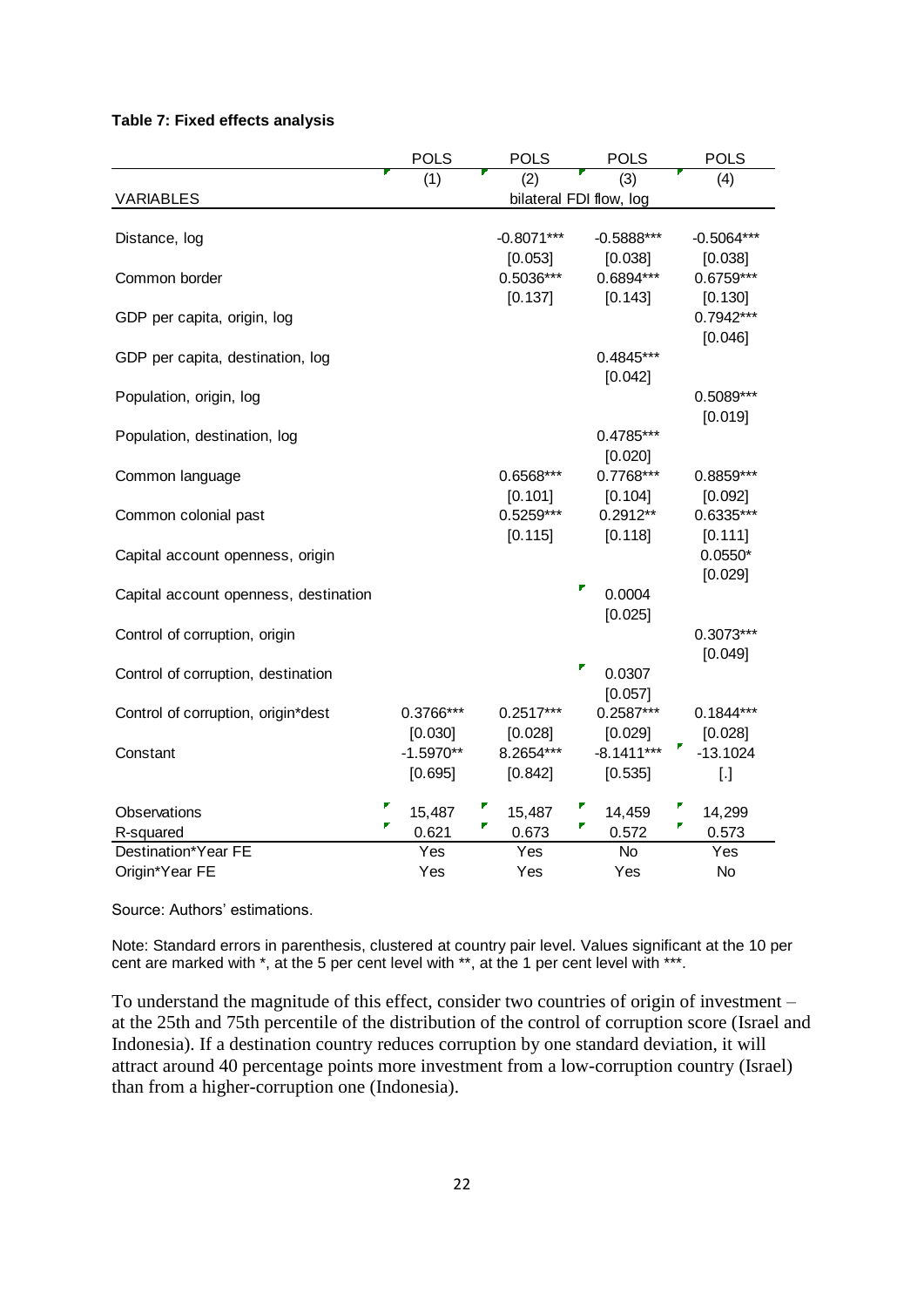# **5. Conclusion**

The paper looked at the effects of the quality of institutions limiting corruption on bilateral flows of FDI focusing on the interaction between control of corruption in the source and destination countries. This approach treated control of corruption as both country characteristics and a characteristic of an investment relationship between a pair of countries.

Overall, the analysis suggests that corruption deters foreign investment and improvements in control of corruption are associated with sizable increases in cross-border investment. Moreover, these increases depend on the level of corruption in the partner country. The effects are highest in terms of attracting investment from countries with low corruption. In some cases, the impact of reducing corruption on attracting investment from countries with high incidence of corruption may actually be negative (as shown on Charts 2 and 3). The results are robust to including origin and destination country fixed effects and focusing on the interaction term for the levels of corruption, which highlights the differential impact of reducing corruption on investment flows from less corrupt and more corrupt partner countries.

Overall, these findings shed some light on how divergent results of earlier empirical studies of the effects of corruption on FDI could be reconciled: while in most cases investors are deterred by corruption, in certain cases (particularly in cases of parent firms from corrupt countries) investors might view corruption as a valuable opportunity to get around rules and regulations. Hence the marginal impact of corruption on FDI may in some instances become neutral or positive. The results also expand earlier findings on the substitution effects between FDI and domestic investment in countries with stronger governance (Morrissey and Udomkerdmongkol, 2012) showing that the substitution effect may also arise within FDI (in this case, investment from more corrupt countries of origin gets "crowded out" as host countries' institutions improve).

By implication, improvements in control of corruption may affect not only the volume of FDI but also the mix of cross-border investments in terms of prevailing countries of origin. FDI from countries with strong institutions may in turn help to improve quality of management, standards of business conduct and corporate governance in the economy, further supporting improvements in the domestic institutions that reduce corruption.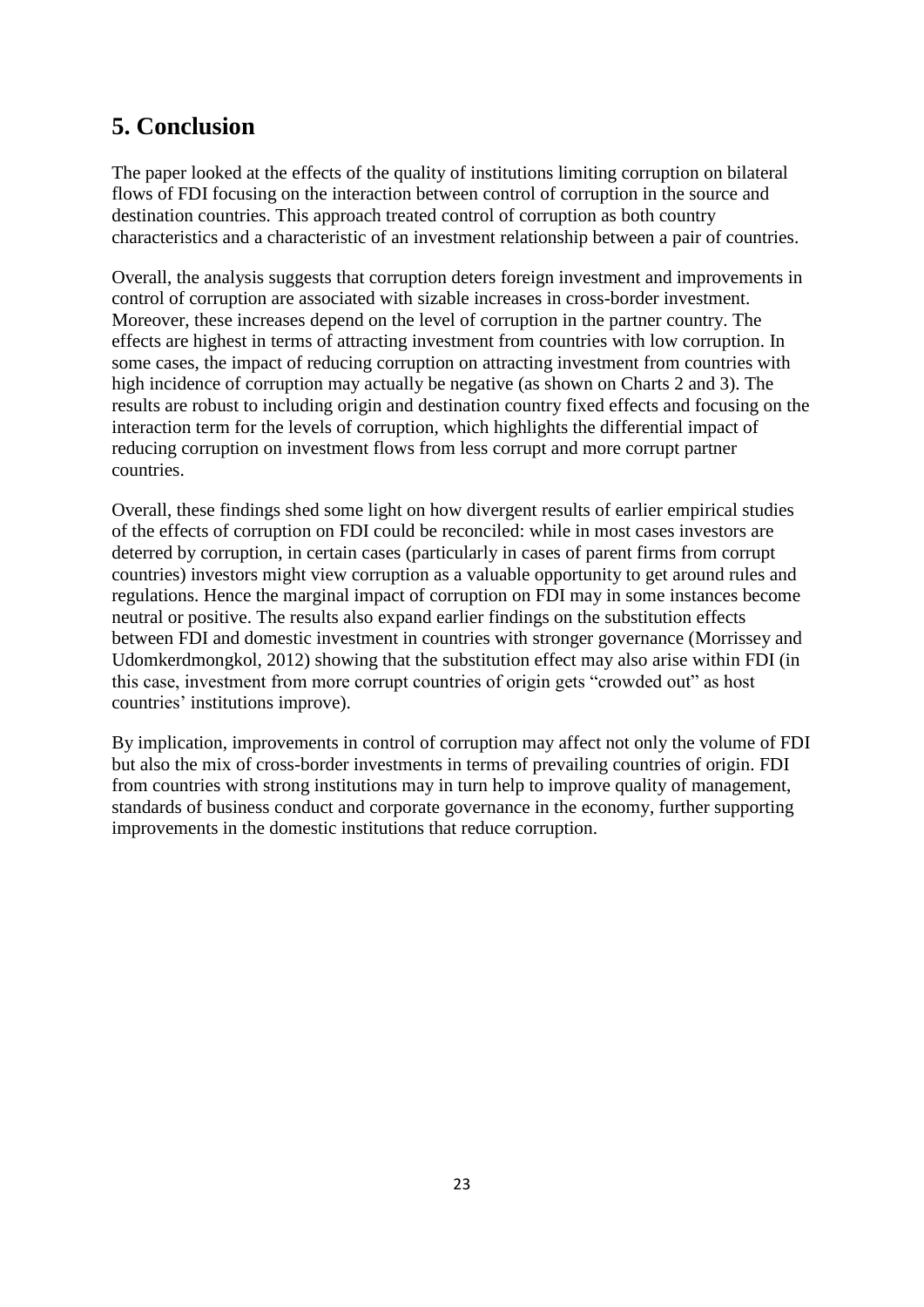## **Annex 1: Proof and derivations**

*Proposition 1.*  $\frac{dI^*}{dt^*}$  $rac{dI^*}{dc} \geq 0$ ;  $rac{dI^*}{d\gamma}$  $\frac{dI^*}{d\gamma} \geq 0$ ;  $\frac{d^2I^*}{dcd\gamma}$  $\frac{d}{d}$  *d*<sub> $d\gamma$ </sub>  $\geq 0$ 

If rent-seeking takes place  $(b > 0)$ , the investor's solution is given by:

$$
I^*(b) = \alpha/(\mu + \gamma b)
$$

Taking this into account, the government's objective function can be written as:

$$
U(b) = c \alpha \ln \alpha - c \alpha \ln(\mu + \gamma b) + (1 - c) \alpha b / (\mu + \gamma b)
$$

The first order condition with respect to  $b$  gives:<sup>3</sup>

$$
c\alpha\gamma/(\mu + \gamma b) = (1 - c)\alpha\mu/(\mu + \gamma b)^2
$$

This can be written as:

$$
\mu + \gamma b = \frac{1-c}{c} \frac{\mu}{\gamma} = \mu/(c'\gamma)
$$

where  $c' = c/(1 - c)$  is a monotonic increasing transformation of *c*, the measure of control of corruption.

Hence:

$$
I^*(b) = \alpha/(\mu + \gamma b) = c'\alpha\gamma/\mu
$$

The optimal ratio of private rent to investment is given by:

$$
b^* = \frac{\mu}{\gamma^2} \left[ \frac{1}{c'} - \gamma \right]
$$

For low values of control of corruption  $(c' < 1/\gamma)$ , there exists an interior solution involving a positive bribe.

For higher values of control of corruption ( $c' \ge 1/\gamma$ ), the solution will be rent-seeking-free ( $b^* = 0$ ), with the corresponding optimal investment of  $I^* = \alpha/\mu$ . In case of an interior solution:

$$
\frac{dI^*}{dc'} = \alpha \gamma/\mu > 0, \text{ hence } \frac{dI^*}{dc} > 0
$$
  

$$
\frac{dI^*}{d\gamma} = c'\alpha/\mu > 0
$$
  

$$
\frac{d^2I^*}{dc/d\gamma} = \alpha/\mu > 0 \text{ hence } \frac{d^2I^*}{dcd\gamma} > 0
$$

<sup>&</sup>lt;sup>3</sup> It can be shown that the second-order condition for a maximum is satisfied. The second order condition can be written as  $\mu + \gamma b < 2\mu/(c'\gamma)$ . Given (A1), this holds for  $\mu > 0$ .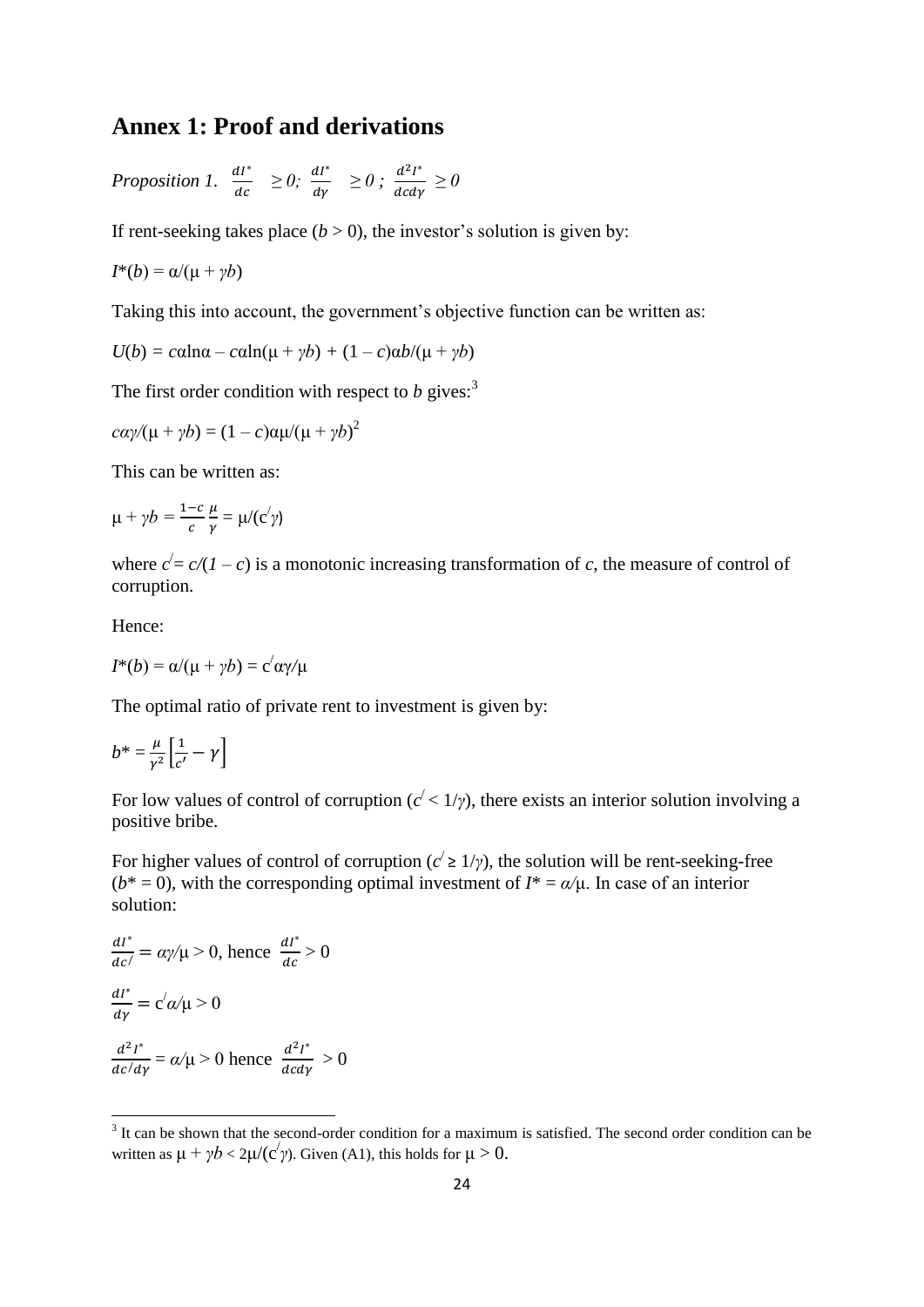In cases when investor's bribe aversion is strong enough to discourage bribery all partial derivatives are equal to zero.

The analysis above abstracts from the investor's participation constraint  $(\pi(I^*) > 0)$ , assuming, for simplicity, the investor is committed and can sustain negative pay-off. If participation constraint matters, the condition  $\pi(I^*) \geq 0$  yields:

c / > *e*μ/(αγ)

where e is exponent (approximately 2.71).

For interior solution with participation constrained satisfied to exist it is thus sufficient to assume that  $\alpha > e\mu$ . In other words, the firm is productive enough to "sustain" rent-seeking activity.

*Proposition 2. There exists*  $c^*$  *(0 <*  $c^*$  *< 1/γ) and there exists*  $k^*$  *(* $k^*$  *< γ) such that for all higher values of*  $c'$  *(* $c' * < c' < 1/\gamma$ *) a rent is extracted (* $b^* > 0$ *) and the tender is awarded to a more corruption-averse investor as long as its productivity satisfies k*  $\geq k^*$ *. For a given k = k*<sup>\*</sup> the tender is awarded to the less corruption-averse investor whenever  $0 < c' < c'^*$ .

Assume first that rent-seeking behaviour takes place  $(b > 0)$ . The government's utility from signing a contract with an investor is given by:

*U*(*b*, *γ*, *k*) = *ck*αlnα + *ckαlnk* - *ckαln*(μ + *γb*) + (1 – *c*)*kαb*/(μ + *γb*) =

*ck*αlnα + *ck*αln*k* – *ck*αlnμ + *ck*αlnγ *+ ck*αln*c* / *+* (1 – *c*)*k*α(1 – *c* / *γ*)*/γ =*

*ck*α[lnα + ln*k* – lnμ + lnγ + ln*c*<sup> $\prime$ </sup> + 1/(*c*<sup> $\prime$ </sup>γ) – 1]

The utility differential from dealing with the second (corruption-averse but productive) investor relative to dealing with the first one is given by:

 $ΔU = U(b, γ, k) - U(b, 1, 1) =$ 

*ck*α[αlnα + ln*k* – lnμ + lnγ + ln*c*<sup>'</sup> + 1/(*c*<sup>'</sup>γ) – 1] – *c*α[αlnα – lnμ + ln*c*<sup>'</sup> + 1/*c*<sup>'</sup> – 1]

The condition for choosing the second investor,  $\Delta U > 0$ , can be written as:

$$
\Delta U = (k - 1)\ln \alpha + k \ln k - (k - 1)\ln \mu + k \ln \gamma + (k - 1)\ln c' + \frac{1}{c'} \left[\frac{k}{\gamma} - 1\right] - (k - 1) > 0
$$

 $\Delta U$  is a continuous function of *k* and a continuous, increasing function of *c*<sup>'</sup>. For low values of  $c'(c' \to 0)$  the value of  $\Delta U$  is unambiguously negative ( $\Delta U \to -\infty$ ). As  $c'$  approaches the maximum value for which rent-seeking still takes place  $(c^2 \rightarrow 1/\gamma)$  the value of  $\Delta U$ approaches the following value:

$$
\Delta U^{up} = (k - 1)(\ln \alpha - \ln \mu) + k \ln k + \ln \gamma + (k - \gamma) \tag{A1}
$$

All terms of this expression are positive except for  $k - \gamma$ , which can be negative for  $k < \gamma$ . For  $k = \gamma$  the expression (A1) is unambiguously positive, and hence it is positive at least in some vicinity of γ, for all  $k \geq k^*$  (where  $k^* < \gamma$ ). This in turn means that there exists  $c^{i*}$  such that for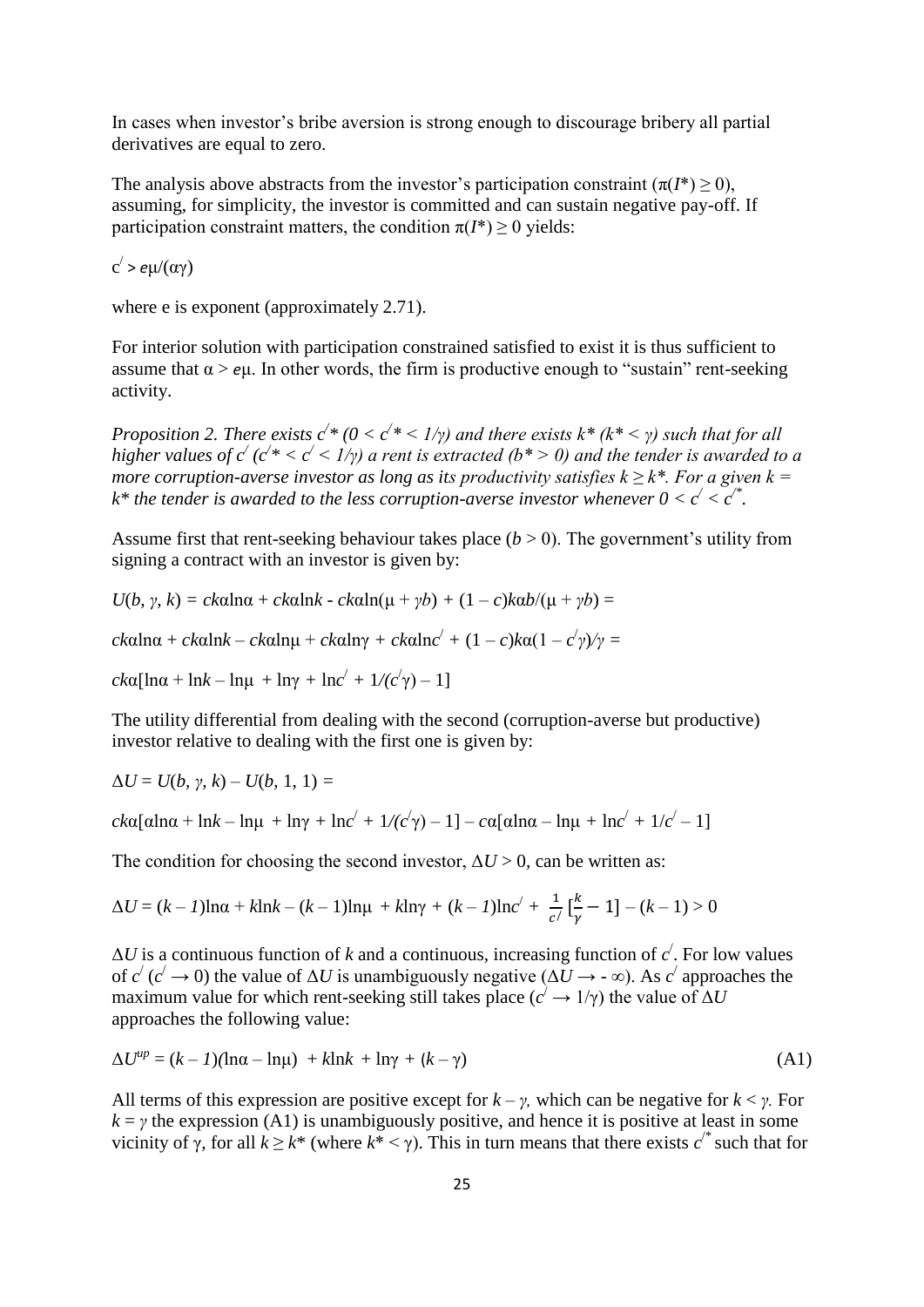all *c*<sup> $\prime$ </sup> satisfying  $1/\gamma > c' > c'$ <sup>\*</sup> a solution with rent-seeking exists, in which the government will choose the second investor provided they have sufficient productivity advantage ( $k \geq k^*$ ). As  $\Delta U$  is a continuous increasing function of  $c'$ , the government will choose the first (more renttolerant) investor for all  $c' < c''$ . At  $c' = c''$  the government is indifferent between the two investors.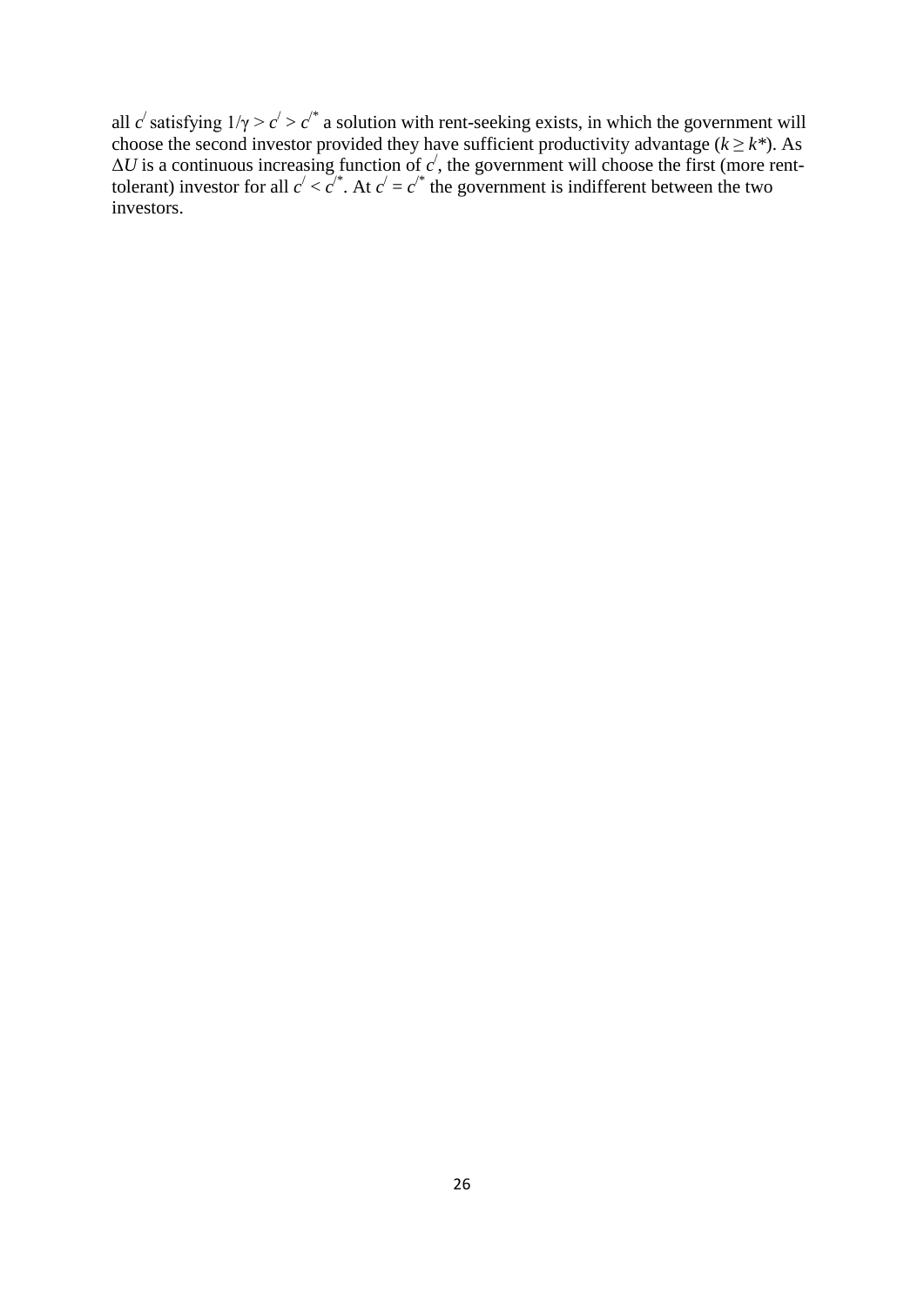### **Annex 2: List of countries in the sample**

Afghanistan, Albania, Algeria, Andorra, Angola, Anguilla, Antigua and Barbuda, Argentina, Armenia, Aruba, Australia, Austria\*, Azerbaijan, Bahamas, The, Bahrain, Bangladesh, Barbados, Belarus, Belgium\*, Belize, Benin, Bermuda, Bhutan, Bolivia, Bosnia and Herzegovina, Botswana, Brazil, Brunei Darussalam, Bulgaria\*, Burkina Faso, Burundi, Cambodia, Cameroon, Canada, Cape Verde, Cayman Islands, Central African Republic, Chad, Chile, China\*, Christmas Islands, Cocos Islands, Colombia, Comoros, Congo, Rep., Cook Islands, Costa Rica, Côte d'Ivoire, Croatia\*, Cuba, Cyprus\*, Czech Republic\*, Denmark\*, Djibouti, Dominica, Dominican Republic, Ecuador, Egypt, Arab Rep., El Salvador, Equatorial Guinea, Eritrea, Estonia\*, Ethiopia, Faroe Islands, Fiji, Finland\*, France\*, French Polynesia, Gabon, Gambia, The, Georgia, Germany\*, Ghana, Gibraltar, Greece\*, Greenland, Grenada, Guatemala, Guinea, Guinea-Bissau, Guyana, Haiti, Honduras, Hong Kong SAR, China, Hungary\*, Iceland\*, India, Indonesia, Iran, Islamic Rep., Iraq, Ireland\*, Israel, Italy\*, Jamaica, Japan\*, Jordan, Kazakhstan, Kenya, Kiribati, Korea, Dem. Rep., Korea, Rep., Kuwait, Kyrgyz Republic, Lao PDR, Latvia\*, Lebanon, Lesotho, Liberia, Libya, Lithuania\*, Luxembourg\*, Macao SAR, China, Macedonia, FYR\*, Madagascar, Malawi, Malaysia, Maldives, Mali, Malta\*, Marshall Islands, Mauritania, Mauritius, Mexico, Micronesia, Fed. Sts., Moldova, Mongolia, Montserrat, Morocco, Mozambique, Myanmar, Namibia, Nauru, Nepal, Netherlands\*, Netherlands Antilles, New Caledonia, New Zealand, Nicaragua, Niger, Nigeria, Niue, Norfolk Island, Norway\*, Oman, Pakistan, Palau, Panama, Papua New Guinea, Paraguay, Peru, Philippines, Pitcairn, Poland\*, Portugal\*, Qatar, Romania\*, Russian Federation, Rwanda, Samoa, San Marino, São Tomé & Príncipe, Saudi Arabia, Senegal, Serbia, Seychelles, Sierra Leone, Singapore, Slovak Republic\*, Slovenia\*, Solomon Islands, Somalia, South Africa, Spain\*, Sri Lanka, St. Helena, St. Kitts and Nevis, St. Lucia, St. Vincent and the Grenadines, Sudan, Suriname, Swaziland, Sweden\*, Switzerland\*, Syrian Arab Republic, Taiwan, Tajikistan, Tanzania, Thailand, Togo, Tokelau, Tonga, Trinidad and Tobago, Tunisia, Turkey\*, Turkmenistan, Turks and Caicos Islands, Tuvalu, Uganda, Ukraine, United Arab Emirates, United Kingdom\*, United States\*, Uruguay, Uzbekistan, Vanuatu, Venezuela, RB, Vietnam, Virgin Islands, British, West Bank and Gaza, Yemen, Rep., Zambia, Zimbabwe

Note: Countries marked with \* are reporter countries in the Eurostat database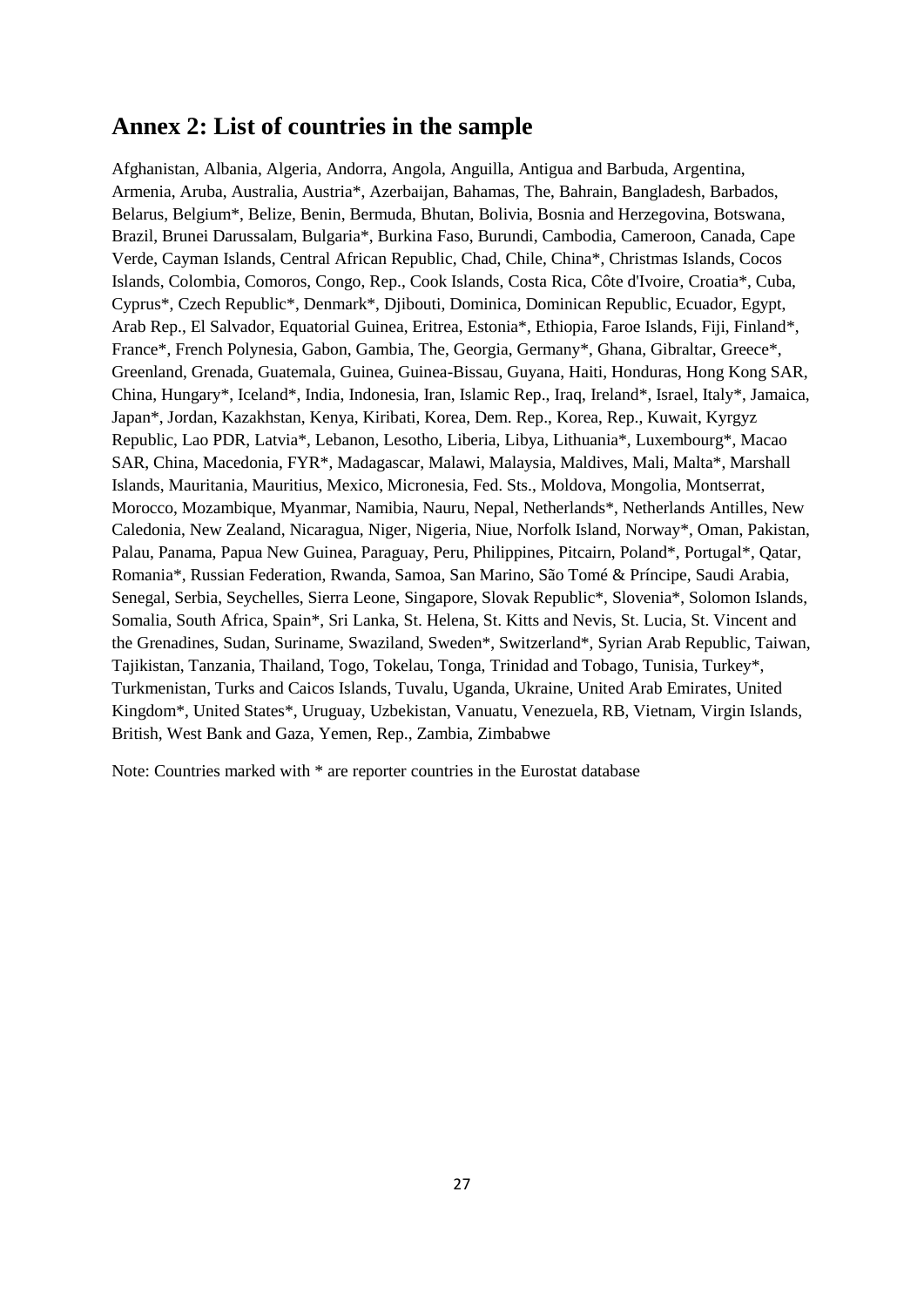### **References**

T. Aidt (2003), Economic Analysis of Corruption: A Survey. *The Economics Journal*, Vol. 113, pp. 632-652.

J. Anderson and E. van Wincoop (2003), "Gravity with Gravitas", *American Economic Review*, Vol. 93, pp. 170-92.

J. Anderson and E. van Wincoop (2004), "Trade Costs", *Journal of Economic Literature*, Vol. 42, pp. 691-751.

S. Bellos and T. Subasat (2012), Governance and Foreign Direct Investment: a Panel Gravity Model Approach. *International Review of Applied Economics*, Vol. 26, pp. 303-328.

S. Bellos and T. Subasat (2013), Governance and Foreign Direct Investment in Latin America: A Panel Gravity Model Approach. *Latin American Journal of Economics*, Vol. 50, pp. 107-131.

J. Bergstrand and P. Egger (2011), "Gravity Equations and Economic Frictions in the World Economy", in D. Bernhofen, R. Falvey, D. Greenaway and U. Kreickemeier, eds., *Palgrave Handbook of International Trade*: Palgrave Macmillan Publishing.

S. Bhaumik and C. Yap Co (2009), "China's Economic Cooperation Related Investment: An Investigation of Its Direction and Some Implications for Outward Investment", William Davidson Institute Working Paper 966.

B. Blonigen (2005), A Review of the Empirical Literature on FDI Determinants, *Atlantic Economic Journal*, 33:383-403

S. Brainard (1997), An empirical assessment of the proximity-concentration trade-off between multinational sales and trade, *American Economic Review*, 87: 520-544.

M. Burger, F. van Oort and G. Linders (2009) "On the specification of the Gravity Model of Trade: Zeros, Excess Zeros and Zero-Inflated Estimation", *Spatial Economics Analysis*, Vol. 4, No 2, pp. 167-90.

A. Chakrabarti (2001), The Determinants of Foreign Direct Investment: Sensitivity Analyses of Cross-Country Regressions. *KYKLOS*, 54: 89-114.

M. Chinn and H. Ito (2006), "What matters for financial development? Capital controls, institutions, and interactions", *Journal of Development Economics*, Vol. 81, No 1, pp. 163-92.

K. Head and J. Ries (2008), ["FDI as an outcome of the market for corporate control: Theory](https://ideas.repec.org/a/eee/inecon/v74y2008i1p2-20.html)  [and evidence"](https://ideas.repec.org/a/eee/inecon/v74y2008i1p2-20.html), *Journal of International Economics*, Vol. 74, pp. 2-20.

K. Head and T. Mayer (2013), "Gravity Equations: Workhorse, Toolkit, and Cookbook", CEPII Working Paper 2013-27.

J. Eaton and A. Tamura (1994) "Bilateralism and Regionalism in Japanese and US Trade and Direct Foreign Investment Pattern", *Journal of the Japanese and International Economies*, Vol. 8. pp. 478-510.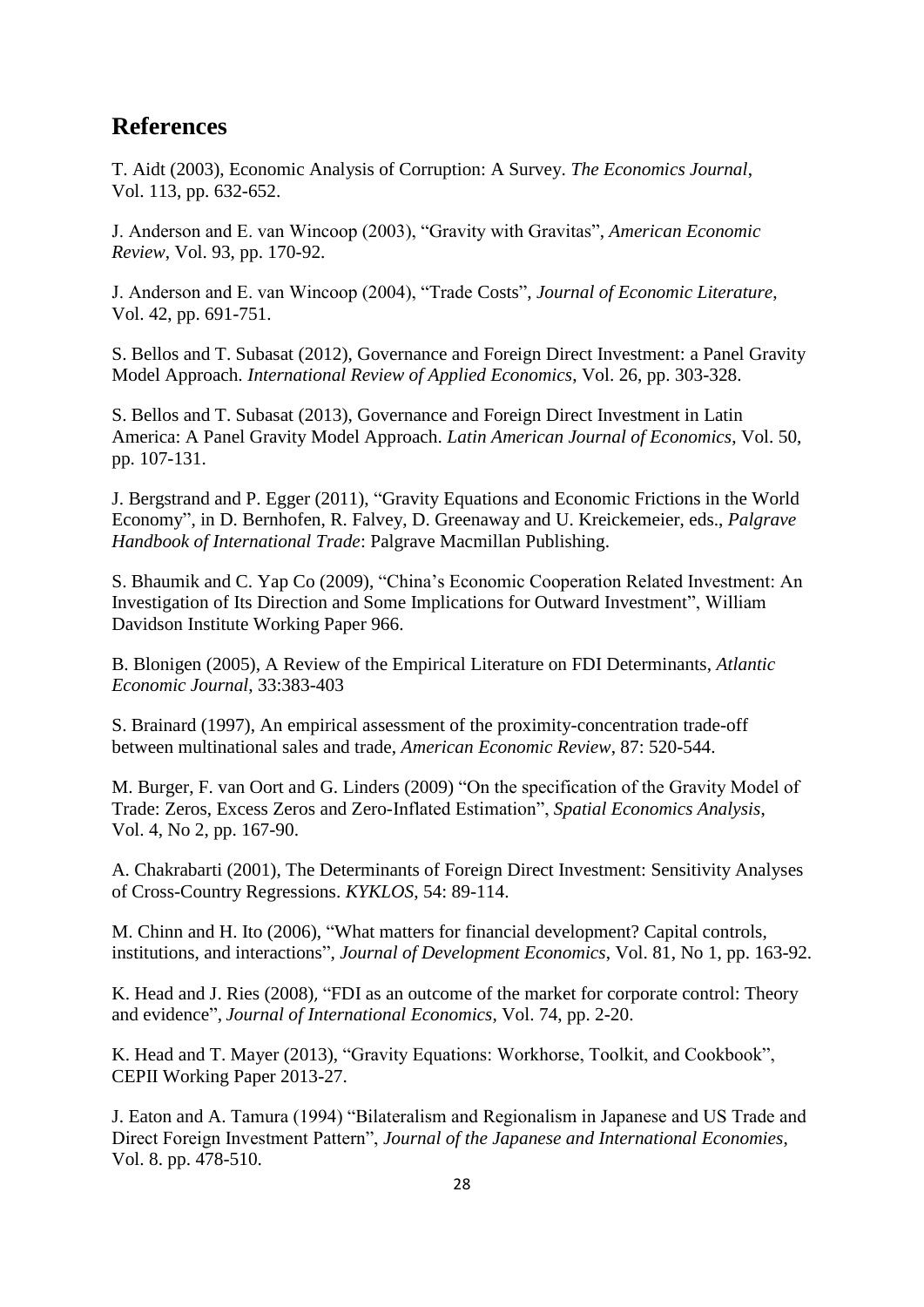J. Edwards and M. Keen (1996), "Tax Competition and Leviathan", *European Economic Review*, Vol. 40, No 1, pp. 113–34.

M. Frenkel, K. Funke and G. Stadtmann (2004), A panel analysis of bilateral FDI flows to emerging economies, *Economic Systems*, Vol. 28, pp. 281-300.

S. Globerman and D. Shapiro (2002), "Global Foreign Direct Investment Flows: The Role of Governance Infrastructure", *World Development*, Vol. 30, pp. 1899-1919.

C. Gouel, H. Guimbard and D. Laborde (2012), "A Foreign Direct Investment database for global CGE models", CEPII working paper 2012-08.

M. Habib and L. Zurawicki (2002), Corruption and Foreign Direct Investment, *Journal of International Business Studies*, 33(2):291-307.

E. Helpman, M. Melitz and Y. Rubinstein (2008), "Estimating Trade Flows: Trading Partners and Trading Volumes", *Quarterly Journal of Economics*, Vol. 123, No 2, pp. 441-87.

W. Henisz (2000), "The Institutional Environment for Multinational Investment", *Journal of Law, Economics and Organization*, Vol. 16, pp. 334-64.

J. Hines (1995), "Forbidden Payment: Foreign Bribery and American Business After 1977", NBER Working Papers 5266.

B. Javorcik and S. Wei (2009), ["Corruption and cross-border investment in emerging](http://ideas.repec.org/a/eee/jimfin/v28y2009i4p605-624.html)  [markets: Firm-level evidence"](http://ideas.repec.org/a/eee/jimfin/v28y2009i4p605-624.html), *Journal of International Money and Finance*, Vol. 28, pp. 605-624.

D. Kaufmann and S. Wei (1999), "Does 'Grease Money' Speed Up the Wheel of Commerce?", NBER Working Paper No. 7093.

D. Kaufmann, A. Kraay and P. Zoidoo-Lobaton (1999), "Governance Matters", World Bank Policy Research Working Paper No. 2196*.*

T. Kinda (2010), "Investment Climate and FDI in Developing Countries: Firm-Level Evidence", *World Development*, Vol. 38, pp. 498-513.

Z. Koczan and A. Plekhanov (2013), How Important are Non-Tariff Barriers? Complementarity of Infrastructure and Institutions of Trading Partners. *EBRD Working Paper No.159.*

C. Long, J. Yang and J. Zhang (2015), "Institutional Impact of Foreign Direct Investment in China", *World Development*, Vol. 66, pp. 31-48.

F. Lui (1985), An equilibrium queuing model of bribery. *Journal of Political Economy*, Vol. 93, pp. 760-781.

O. Morrissey and M. Udomkerdmongkol (2012), "Governance, Private Investment and Foreign Direct Investment in Developing Countries", *World Development*, Vol. 40, pp. 437- 445.